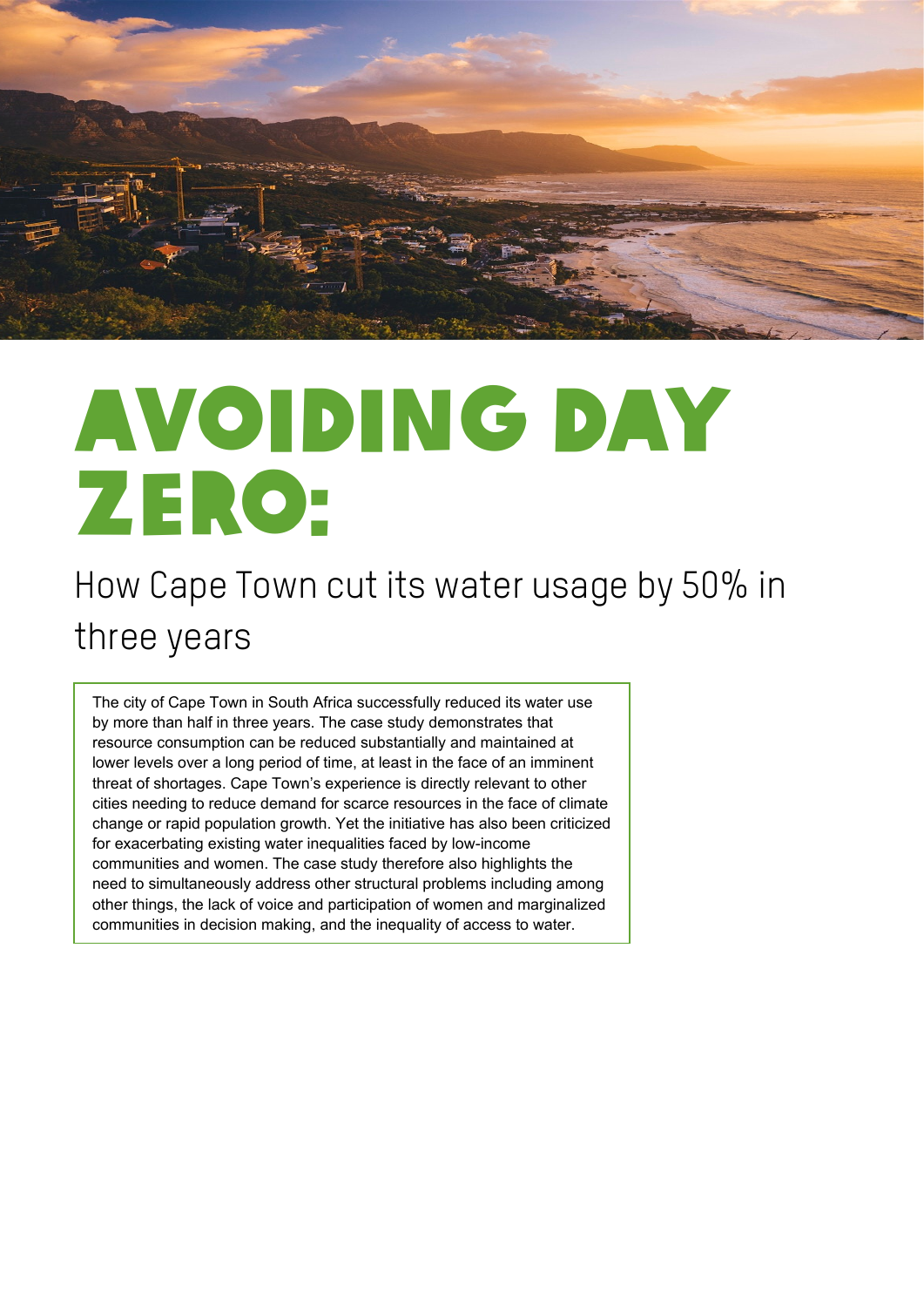### OXFAM'S INSPIRING BETTER FUTURES CASE STUDY SERIES

The case study forms part of Oxfam's *Inspiring Better Futures* series which aims to inspire inform, and catalyse action to build a fairer, more caring and environmentally sustainable future. The 18 cases show how people are already successfully creating better futures, benefitting millions of people, even against the odds in some of the world's toughest contexts in lower-income countries. The cases, which range from inspirational to strongly aspirational have all achieved impact at scale by successfully addressing underlying structural causes of the converging economic, climate and gender crises. In a COVID-changed world they provide compelling examples of how to achieve a just and green recovery and build resilience to future shocks.

You can also read the series synthesis paper [at this link.](https://oxfamilibrary.openrepository.com/handle/10546/621075)

© Oxfam International January 2021.

This case study was written by Bryony Wallace. Oxfam also acknowledges the assistance of Professor Steven Robins, Rukia Cornelius, Ruth Mayne, Filippo Artuso, Helen Wishart and David Wilson in its production. The series was conceived and managed by Irene Guijt and Ruth Mayne. For further information on the issues raised in this paper please email [ruthmayne1@oxfam.org.uk.](mailto:ruthmayne1@oxfam.org.uk)

The views and opinions expressed do not necessarily reflect those of Oxfam and Oxfam cannot be held responsible for any consequences arising from the use of information contained in this report.

This publication is copyrighted but the text may be used free of charge for the purposes of advocacy, campaigning, education, and research, provided that the source is acknowledged in full. The copyright holder requests that all such use be registered with them for impact assessment purposes. For copying in any other circumstances, or for re-use in other publications, or for translation or adaptation, permission must be secured and a fee may be charged. E-mail policyandpractice@oxfam.org.uk.

The information in this publication was correct in April 2020 when the production was temporarily halted due to the COVID-19 pandemic.

Published by Oxfam GB for Oxfam International under ISBN 978-1-78748-577-8 in January 2021. DOI: 10.21201/2020.5778 Oxfam GB, Oxfam House, John Smith Drive, Oxford, OX4 2JY, UK.

Cover photo: Cape Town. © Bryony Wallace.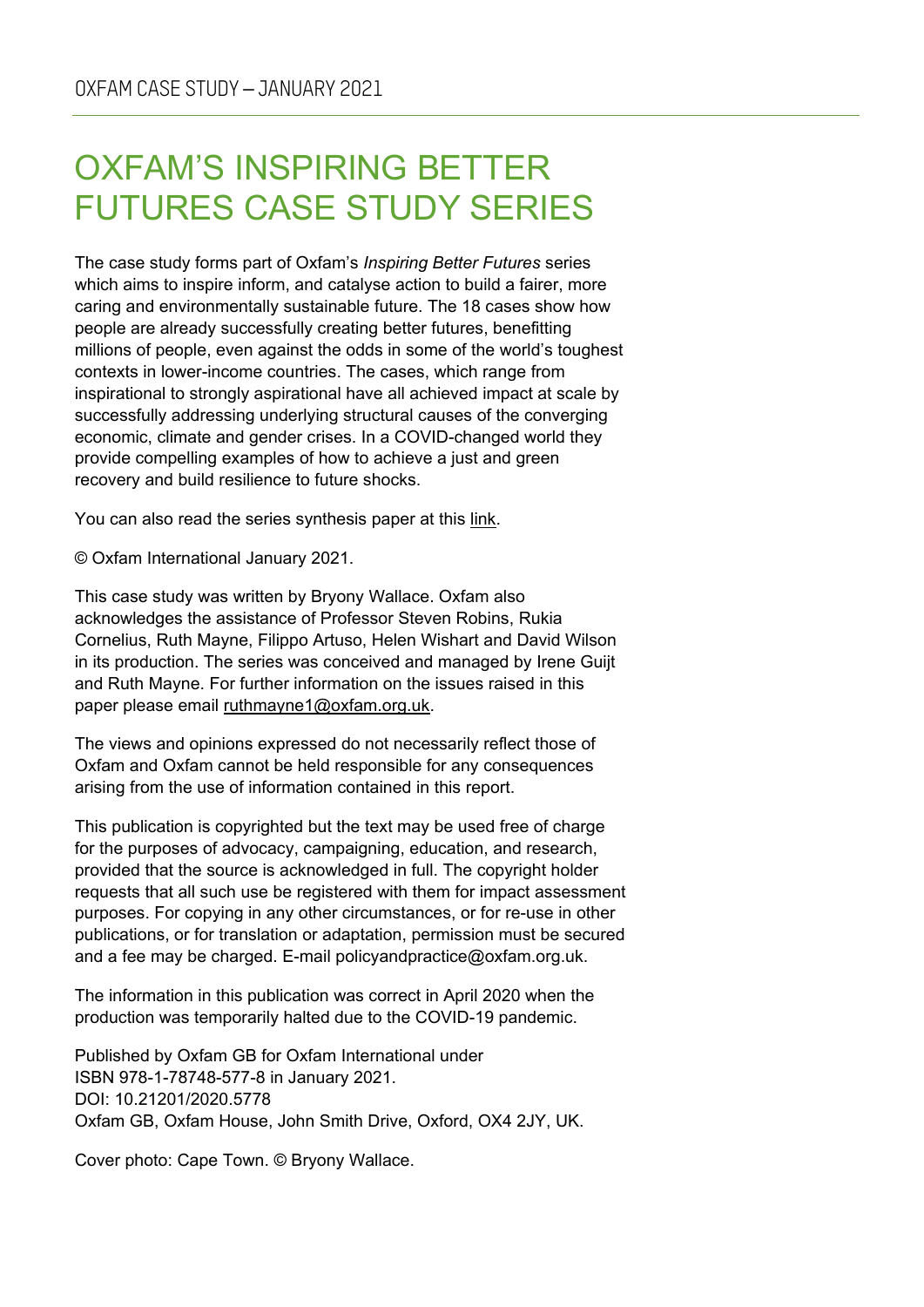

Access to water is a basic human right and is essential for poverty reduction. In the face of an imminent water shortage, the city of Cape Town in South Africa successfully reduced its water use by more than half in three years, cutting it from 1.2bn litres per day in February 2015 to 516m litres per day in 2018. In comparison, Melbourne, Australia for example, took over 12 years to achieve a similar reduction during the Millennium Drought of 2001–09 (de Villiers, 2018; Government of South Australia, 2018; Rathi, 2018).

The impressive scale and speed of reduction safeguarded access to water for the city's 4,553,989 inhabitants and protected them from predicted related negative impacts such as sanitation failures, outbreaks of disease and social anarchy due to competition for drinking water (Watts, 2018). However, the water reduction scheme has also been criticized for exacerbating existing deep inequalities and social tensions.

Cape Town is a city of great inequality and extremes of wealth, which reflects the legacy of apartheid. In parts of the city there are mansions overlooking the sea, while other parts are shantytowns. The average annual household income in the City of Cape Town is R57,300 (approximately £ 2935.50) (Wazimap, 20[1](#page-16-0)9),<sup>1</sup> and access to water is unevenly distributed.

By 2015, the city experienced two consecutive years of extreme drought. Global warming is thought to have made drought three times more likely to occur (Mathiesen, 2018; Gabbatiss, 2018). Long-term population growth in Cape Town, government failure to improve water supply, longterm neglect of water security and unequal access to water in informal settlements also contributed to the severity of water shortages (Bohatch, 2017).

In 2016, the City of Cape Town authorities decided that they needed to take action and so introduced voluntary water bans for residents. However, the national government's Department of Water and Sanitation (DWS), which had regulatory control, ownership of and right to allocate water to users from the six dams that Cape Town depends on, was slow to act and also failed to limit the use of water by large-scale commercial agriculture (Rawlins, 2019). Thus in 2017 the City announced that it would take responsibility for solving the crisis by reducing residents' water consumption (Ziervogel, 2018). This was a remarkable step given that the City authorities had no legal ownership over the water. In May 2017 the Municipality declared a state of emergency covering the city (Parks et al., 2019) giving them the powers to control water use. Its initial focus was on domestic use and later on commercial and industrial properties (Parks et. al., 2019), while the DWS still oversaw water supply to agriculture.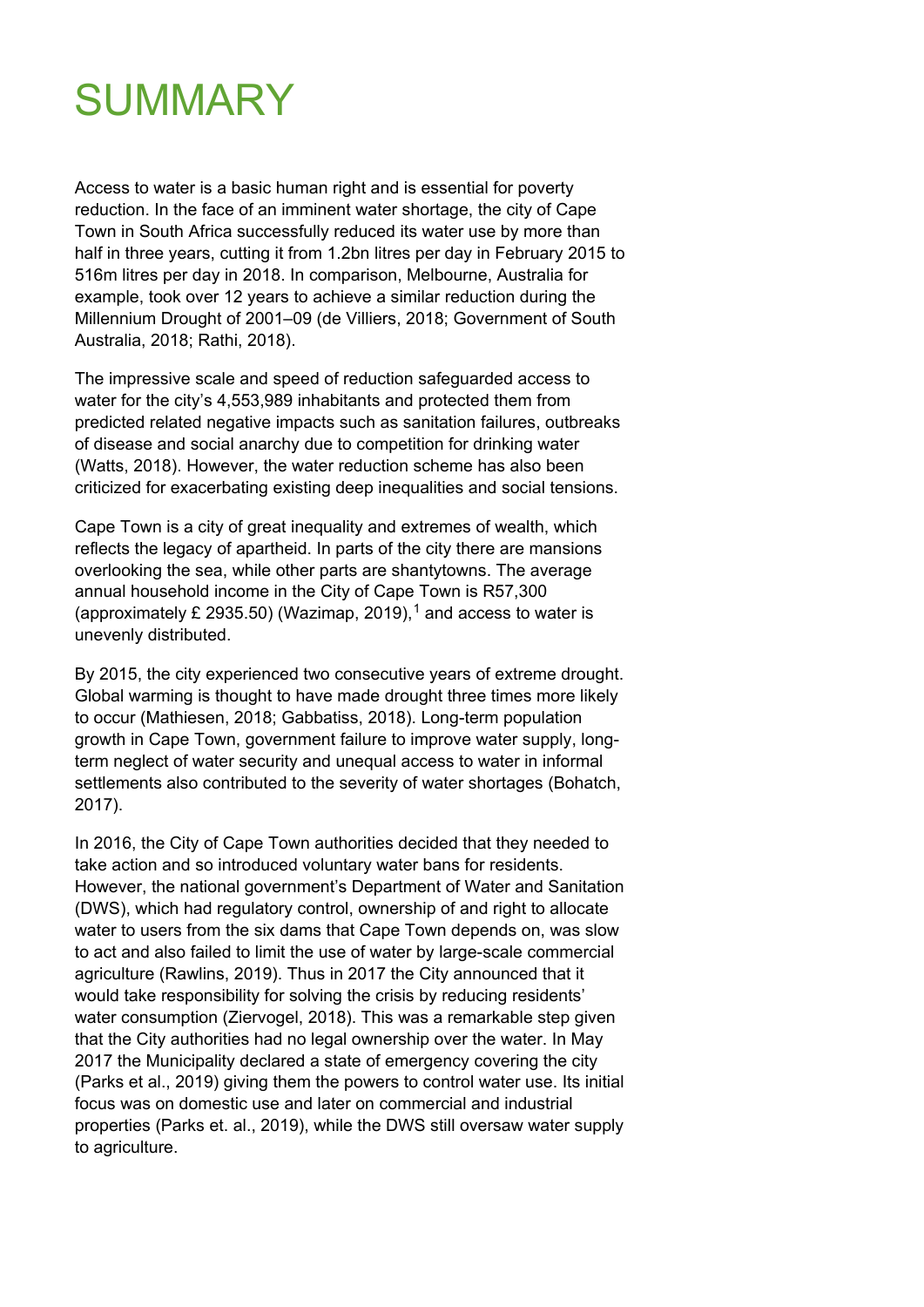The City's water use reduction strategies were aimed mainly at the general population, which in 2017 accounted for 69% of water use. Initially it introduced voluntary water restrictions and subsequently backed these with an awareness-raising media campaign (Day Zero and 'Think Water'), legislative bans, physical constraints on water use, monitoring and ultimately enforcement through the imposition of escalating tariffs and the installation of water management devices (WMDs) with the latter physically enforcing a daily limit on water use.

# KEY INSIGHTS

This case study contains important lessons, both positive and negative, for other countries and cities needing to reduce demand for scarce resources in the face of climate crisis or rapid population growth. It demonstrates that resource consumption can be reduced substantially and maintained at lower levels over a long period of time, at least in the face of an imminent threat of shortages. It shows the effectiveness of combining media campaigns with regulatory bans and physical restrictions to change behaviours and effective monitoring and enforcement. Although bans and physical restrictions can be controversial, if they are implemented unfairly or considered to unduly infringe on individual liberties, they can offer a quicker way of achieving mass behavioural change in the face of imminent shortages compared with voluntary approaches (Mayne et al., 2018).

However, to be effective, bans need to have a clear rationale and public support. While the water reduction strategy was supported by sections of the public, some of its measures were criticized for exacerbating existing water inequalities and thereby contributing to existing social divisions and tensions. A key problem was the national government's initial failure to limit commercial water use by large-scale agriculture, which placed an unfair burden of reducing water use on local residents and businesses. Additionally, while some of the water reduction measures were relatively equitable, for example when they targeted luxury assets such as swimming pools and air-conditioning or exempted low-income households from tariffs, other measures were criticized as unfair. Informal settlements are responsible for only 3.6% of water consumption in Cape Town, compared with 64.5% used by formal settlements, but these communities were still targeted with WMDs and charges for overuse of water (Mnyakama, 2017; Parks et al., 2019). Moreover, the water restrictions disproportionately impacted low-income women: for example, domestic workers now had to wash laundry by hand rather than by using a washing machine (Cornelius, 2020). Additionally, many wealthier households were able to stock up on water from boreholes or fresh springs, but this was not an option for poorer households who could not afford to drill a borehole or who lived further away and did not own a car (Ibid.)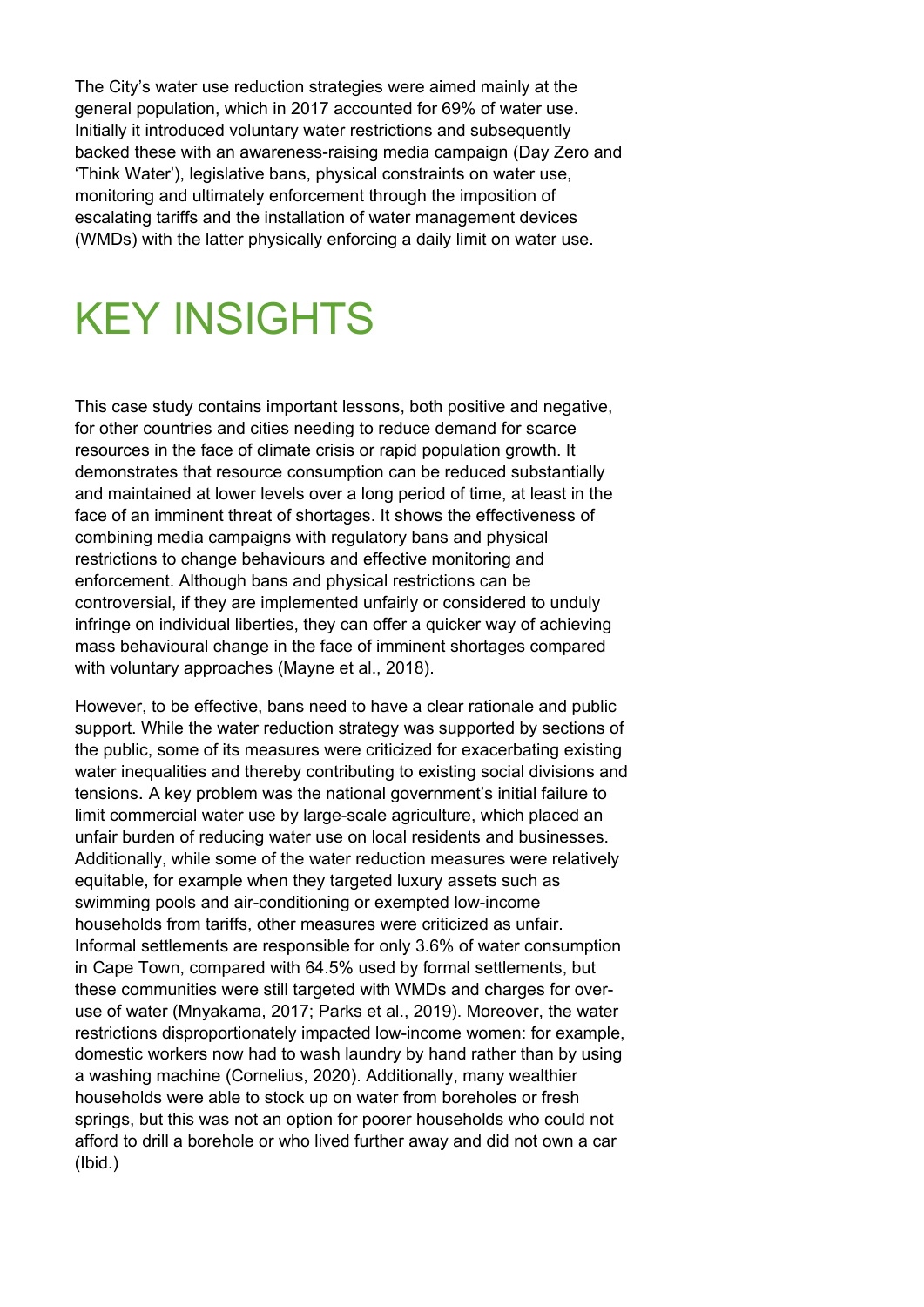Such negative distributional impacts might have been avoided or reduced for example by: involving low-income communities and women in the design of water conservation measures at the outset; engaging them in participative social learning programmes to help strengthen their existing conservation practices; providing them with automatic exemptions from tariffs and WMDs; investing in water conservation measures such as water tanks, water filters, solar pumps and reducing water leaks (Cornelius, 2020); limiting the drilling of new boreholes by wealthier users; and imposing water restrictions on wealthy farmers and commercial businesses earlier on.

# WHAT CHANGED?

# THE CHALLENGE

The population of Cape Town is 4,553,989. The city's population has grown by 79% since 1995; however, water capacity has increased by only 15% (Holder and Kommenda, 2018). The city council depends largely on six dams, including the Theewaterskloof dam, which provides more than half of the water supplied to Cape Town. Although the upgrading of water pipes in 2003–4 helped to reduce demand, it also meant that the city slowed down its efforts to find alternative sources of water (Poppick, 2018).

By 2015, the city experienced two consecutive years with little rainfall, which was attributed to a combination of natural dry and wet cycles (El Niño and La Niña) and climate change. [2](#page-16-1) The drought, combined with limited options for water supply, led to water rapidly running out and made water shortages a real and imminent threat. In 2015 it was calculated that if nothing was done, Cape Town would run out of water by 12 April 2018: this was dubbed 'Day Zero', the day that taps would run dry (Alexander, 2019; Stoddard, 2018). Approximately 39% of the population live in poverty, and they were likely to be the worst hit by water shortages (City of Cape Town, 2016).

#### **The City's water reduction strategy**

#### **Water restrictions**

The water emergency declared in 2017 gave the City powers to impose further restrictions on water. Before the emergency, proposed restrictions needed to be approved and sanctioned by the Council of the City of Cape Town, but during this period the Council could be bypassed (Parks et al., 2019). Restrictions included the following measures:

• **Household water limits:** Households were initially limited to 87 litres of water per day per person. The initial limits were voluntary. By early 2018, 55% of individuals were complying with the limit, but this was still not enough to avoid the Day Zero scenario. The restrictions were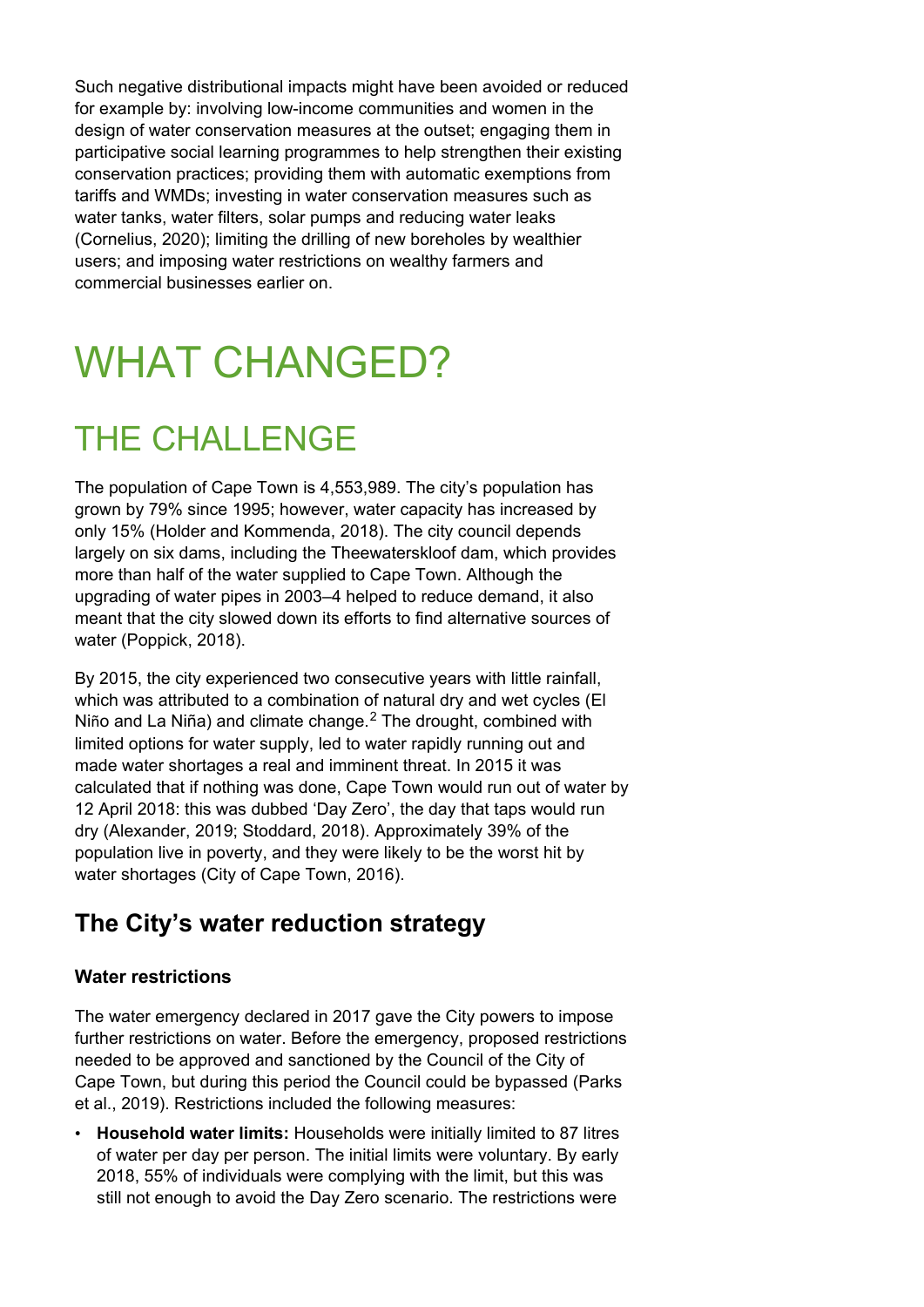tightened further to 55 litres per day per person and were reinforced by a Day Zero media campaign and by monitoring and enforcement measures (see below).

**Bans:** Bans were introduced on filling public pools with local water; air-conditioning (which uses water); car washing; and using any drinkable water for gardening. In addition, taps and showerheads had to be replaced with water-efficient technology.

#### **Physical constraints on water use**

- The City also pioneered extreme water pressure reduction, or 'throttling', in its water network: water pressure was dramatically reduced in the pipe network, resulting in intermittent supply to areas on high ground where many middle-class people lived.
- Leakages from pipes were reduced to save water.
- Hand sanitizers were introduced in business premises so that taps could be turned off.
- The City used water management devices (WMDs) to enforce restrictions on households using more than the permitted limits (see below).

#### **Non-domestic water use**

- In September 2017, with Level 5 water restrictions in place, nondomestic water restrictions were introduced, with businesses required to reduce their water use by 20% compared with the same month the previous year (Parks et al., 2019).
- In January 2018, Level 6 restrictions were introduced requiring businesses to reduce water usage by 45% compared with their use in 2015 (Parks et al., 2019).

#### **The Day Zero media campaign**

A media awareness-raising campaigning dubbed 'Day Zero' was launched in February 2018 to raise public awareness and to encourage people to work together to reduce water use. The campaign was designed to increase compliance with the water restrictions and bans that had been introduced.

#### **Monitoring and enforcement**

Restrictions on water were initially voluntary but later they were enforced through monitoring, the introduction of tariffs, the use of WMDs and the publication of a disaster plan in February 2018 (Watts, 2018).

• **Monitoring:** Water levels in the dams surrounding Cape Town were monitored and the day that it would run dry published on a Water Dashboard – or map – which was made available to the public online. The Dashboard also, controversially, highlighted which households had complied with the reduced water consumption targets thereby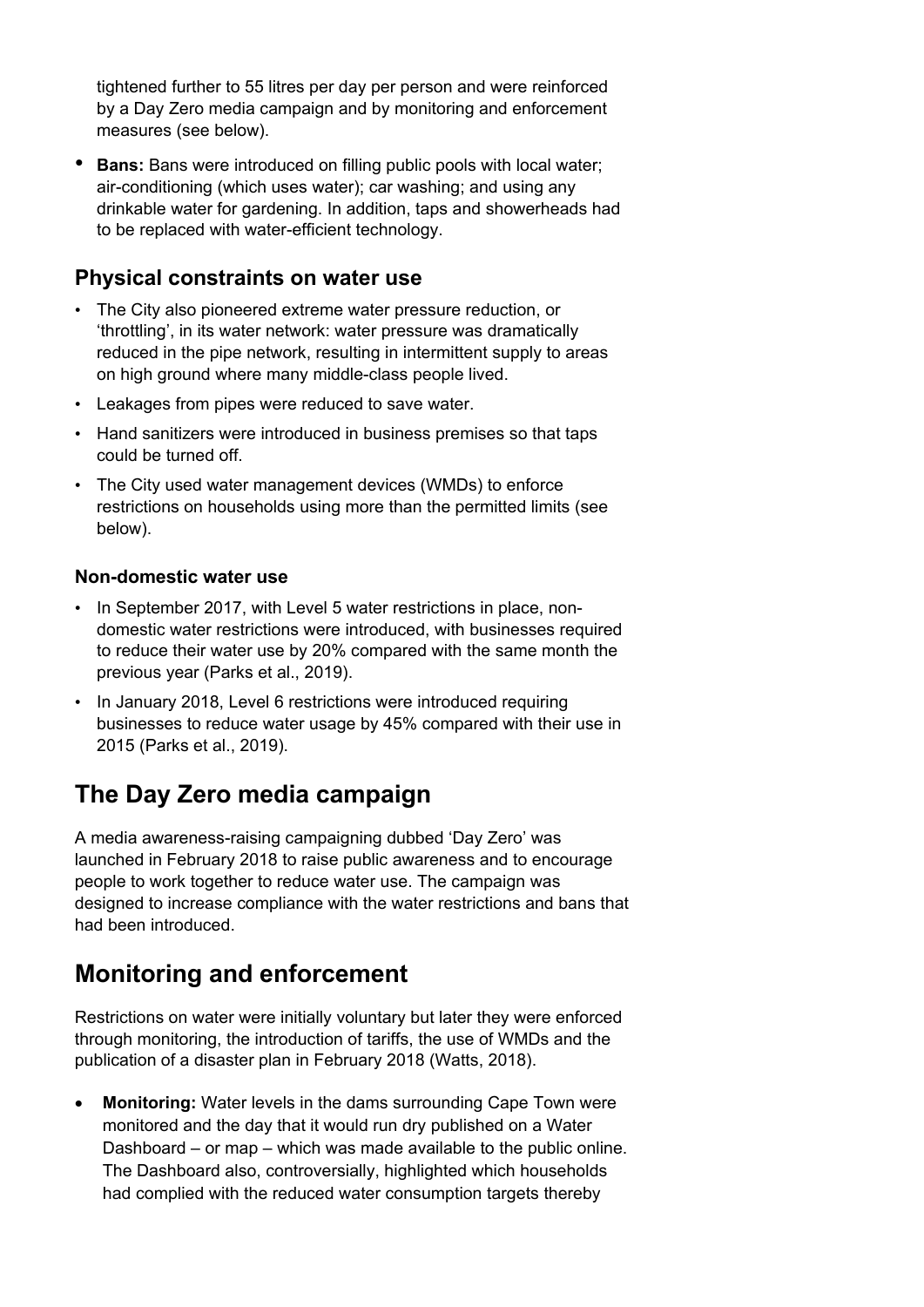allowing residents to monitor and report on each other people's water use (City of Cape Town, 2019a). The map was based on behavioural economic research that demonstrated that people are incentivized to change their behaviour if there is public recognition that change is needed and visibility surrounding the social norm (Parks, et al, 2019). The map was discontinued in January 2019.

#### • **Water tariffs:**

- $\circ$  Prior to the crisis, water use of below 6 kilolitres (kl; 1kl = 1,000 litres) per month per household had been free for all households. The City increased tariffs to deter over-use in 2017. The tariffs were based on an escalating rate according to the volume of water used, in order to reduce non-essential use (See Table 1).
- $\circ$  Before the crisis poorer households (earning less than R6,000) could apply for a subsidy of R38 if they needed to use more water for up to an additional 4.5kl of water per month. This subsidy was increased to R40.50 in 2011/12 (City of Cape Town, 2011) and then to 10kl water per month in 2018/19.
- o The City also imposed differential charges for homeless shelters, commercial premises and use by government (City of Cape Town, 2018).

| 2017/18: monthly<br>water use per<br>household (kilolitres) | Indigent            | Non-indigent        |
|-------------------------------------------------------------|---------------------|---------------------|
| $0 \leq 6$                                                  |                     | R <sub>30.19</sub>  |
| $>6 \le 10.5$                                               | R <sub>17.91</sub>  | R <sub>52.90</sub>  |
| $>10.5 \le 20$                                              | R <sub>115.00</sub> | R <sub>115.00</sub> |
| $>20 \le 35$                                                | R345.00             | R345.00             |
| $>35 \le 50$                                                | R920.00             | R920.00             |
| > 50                                                        | R920.00             | R920.00             |

#### **Table 1: Level 6 household water charges**

| 2018/19: monthly<br>water use per<br>household (kilolitres) | Indigent            | Non-indigent        |
|-------------------------------------------------------------|---------------------|---------------------|
| $6$                                                         |                     | R33.24              |
| $6 - 10$                                                    |                     | R52.90              |
| $>10.5$ ≤ 35                                                | R <sub>138.31</sub> | R <sub>138.31</sub> |
| >35                                                         | R1,150.00           | R1,150.00           |

Source: City of Cape Town (2018).

• **WMDs:** WMDs work by restricting daily water supply to a property. The device is installed in the water pipe and, once the limit is reached, the water supply is reduced to a trickle until the following day. Households with consumption above 10,500 litres (2,773.8 gallons) per month were penalised by having a WMD fitted at their expense.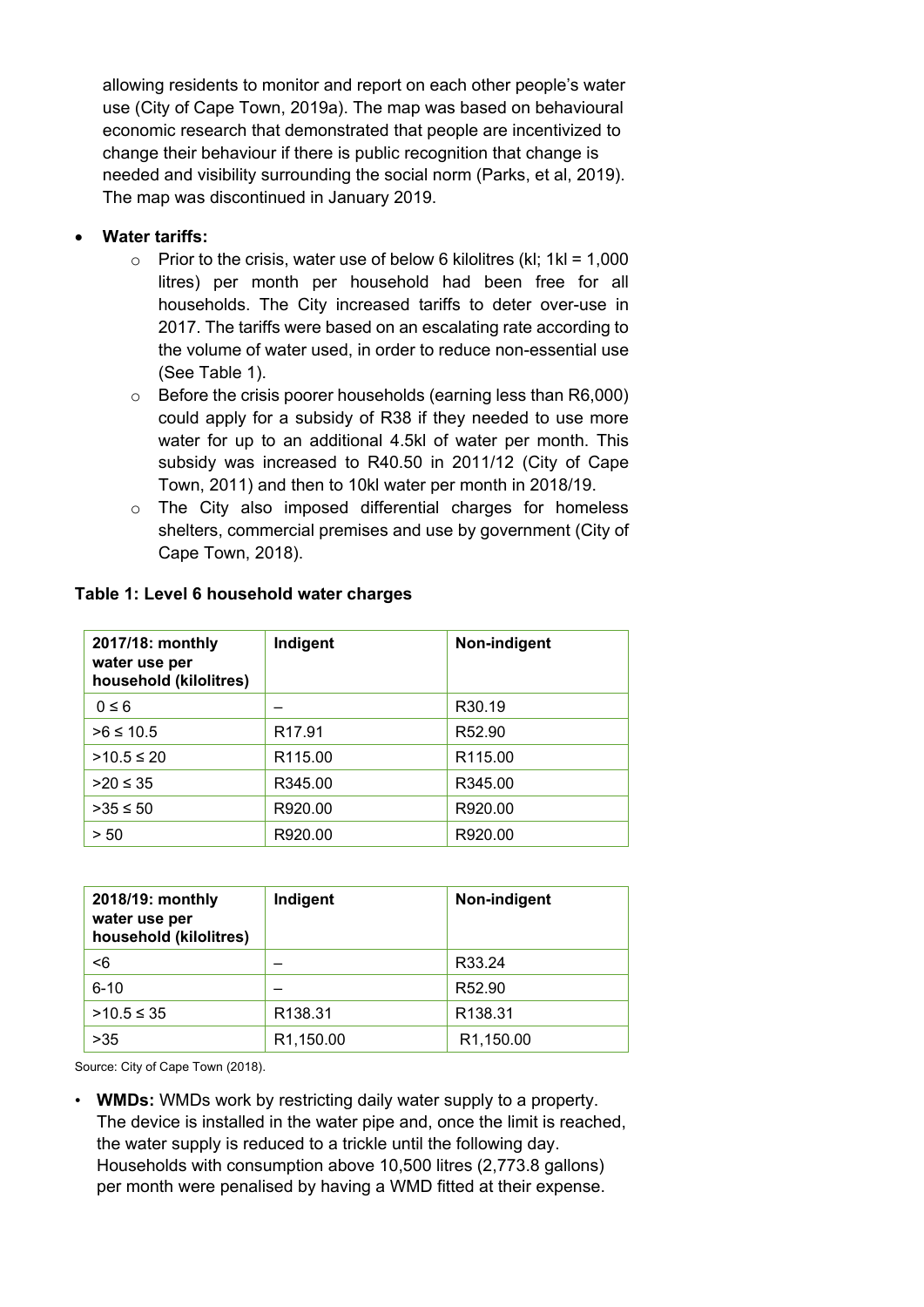The devices were designed to restrict households to 350 litres (92.5 gallons) per day, or 10,500 litres (2,773.8 gallons) per month. As of March 2018, 46,000 WMDs had been installed (Parks et al, 2019).

#### **Exemptions from water use restrictions**

As well as tariff exemptions for low income households outlined above:

- Households could apply for increased amounts of water based on the number of people living at the residence. (Parks, et al, 2019)
- Those who needed more water for their business, healthcare or for other extenuating circumstances could also apply for exemptions to the water use restrictions. Defining commercial grounds for exemption, the City stated: 'Water users, such as abattoirs, food processing industries, care facilities, animal shelters and other industries or facilities with special needs (health/safety-related only) must apply for exemption' (City of Cape Town, 2019b). Others with special requirements also needed to apply, with supporting documentation.

# POVERTY REDUCTION

Access to clean and affordable water is critical for people's survival, to prevent the spread of disease and for everyday living. It is also enshrined in the South African constitution and in the country's laws. $^3$  $^3$  The original date for Day Zero was set for 12 April 2018, but the municipality was successful in preventing it from happening by halving the city's water use over the course of the three years (Alexander, 2019). Elsewhere, Melbourne, Australia for example, took over 12 years to achieve a similar reduction during the Millennium Drought of 2001–09 (de Villiers, 2018; Government of South Australia, 2018; Rathi, 2018).

The most negative impacts that were predicted and averted included failures of sanitation, the outbreak of diseases and social anarchy due to competition for drinking water (Watts, 2018). Low-income households were expected to be the worst hit as by a water crisis, because although they had access to water taps, they had less access to the numerous alternative means of sourcing water available to the middle-classes, such as drilling boreholes. Other negative impacts were also anticipated, including job losses, increases in food prices and reduced tourism. pushing many people into poverty (Neille et al., 2018).

In April 2018 the City of Cape Town stated on the Water Dashboard that Day Zero had been pushed back to 2019, but that the city was not in the clear and so water restrictions would remain, limiting total water use to 650m litres per day (Stoddard, 2018; Water Dashboard, 2019).

# STRUCTURAL CHANGES

A combination of the impending water shortage, the municipality's policies and practices - including the media campaign, the restrictions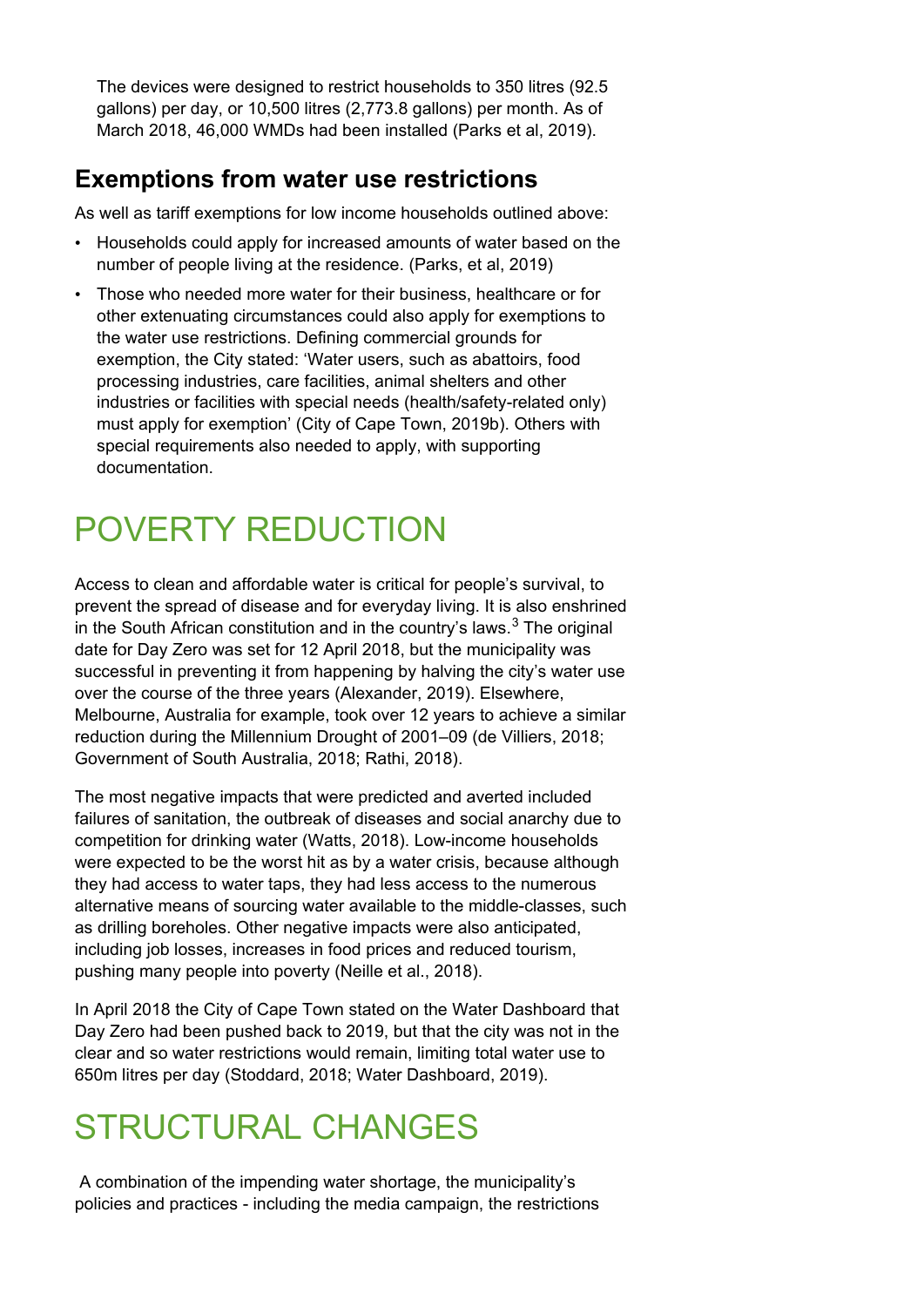and bans on water use and effective monitoring and enforcement contributed to a large-scale shift in many residents' attitudes and behaviours towards water use (Parks et al, 2019). However, while many residents reduced their water consumption, low-income communities living in the informal sector were reportedly alienated and disempowered by the water reduction measures.

The media campaign successfully focused residents' minds and actions by setting a target date for Day Zero (Booysen et al., 2019) by its publication of a possible future disaster plan helped to communicate the reality and imminence of the threat. Websites were set up to display current dam and consumption levels, and to help households understand their water use; and messages providing tips on how to save household water were published across various channels, from radio adverts, to flyers in water bills, to billboards around Cape Town. (Parks, et al, 2019). It also encouraged tourists to abide by the water restrictions with slogans such as 'Save like a local'.



Source:<https://www.tasafaris.com/blog/cape-town-water-crisis-save-like-local/>

There was some initial panic and some controversy over the Water Dashboard (see below) but overall the campaign succeeded in its aims without paralysing citizens with fear. Many of the recommended measures were widely adopted by residents (Parks et al, 2019). The media campaign also helped to create a sense of agency and pride in many Cape Town residents.

The water shortage and campaign contributed to the spread of a new awareness around water use (Booysen et al, 2019; Enqvist and Ziervogel, 2019). Water infrastructure become a visible mainstream issue that was discussed widely among the public (Robins, 2019). Prior to this water infrastructure was a visible issue for poorer areas because of leaks, but was largely invisible and ignored by the middle-classes for whom it worked well.

The water shortages and water reduction strategy also catalysed shifts in power dynamics between local and national government. Before the drought, responsibility for water management was split between the national, federal and municipal levels. At the national level, the DWS had full regulatory control, ownership and the right to allocate all water,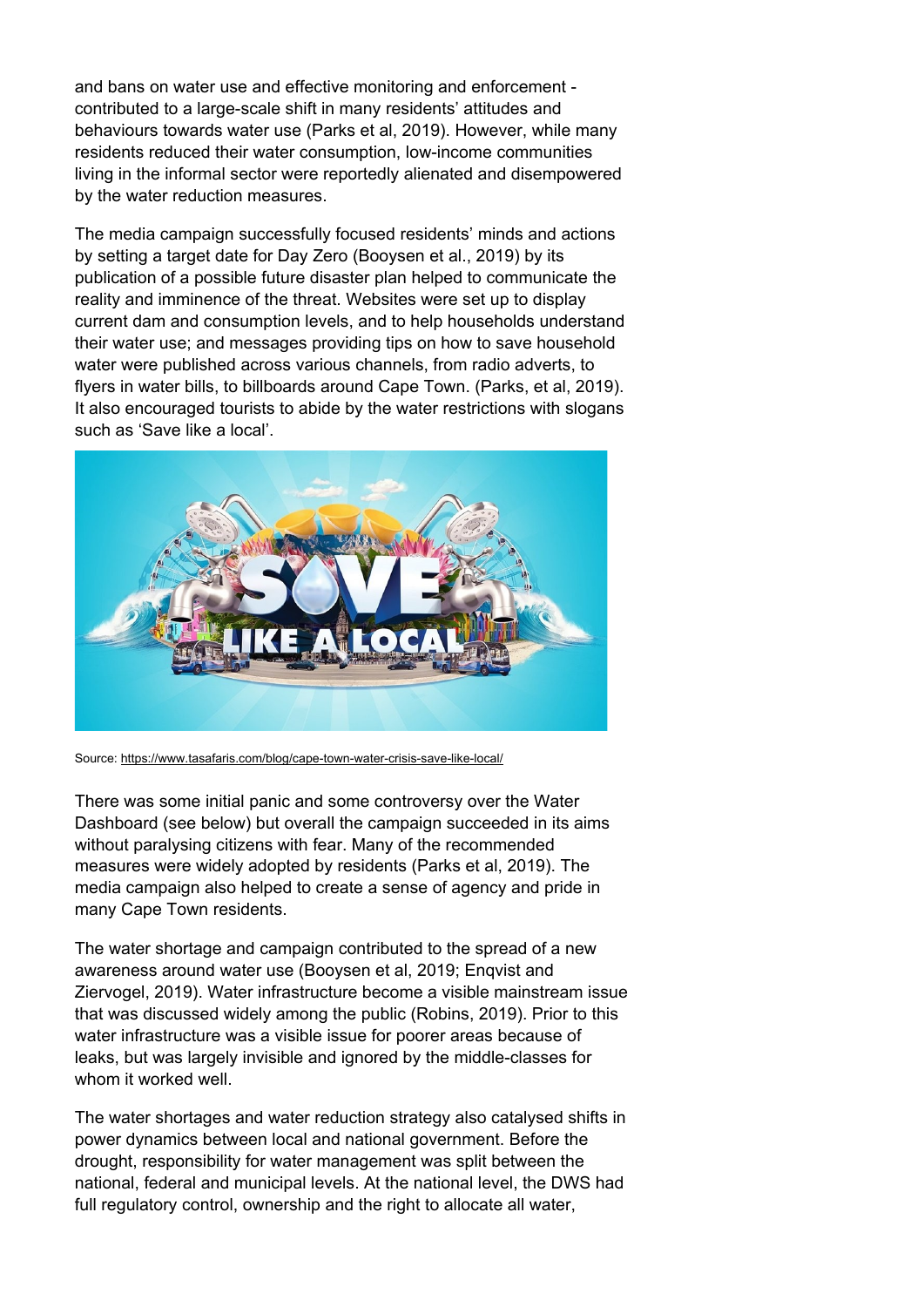including from the six dams that supply Cape Town (Rawlins, 2019). A key shift in the established balance of power between local and national government occurred in 2017 when the City municipality, faced with the national government's slow response and the extent of the emergency, took control of the water crisis. The DWS had failed to maintain canals and water pumps, which had left them out of operation, and the municipality was also concerned that the DWS was not doing enough to limit water use by the agricultural sector in 2016–17 (Ziervogel, 2019). This shift in power was also linked to political competition between the City, which was governed by the opposition party the Democratic Alliance (DA), and the national government of the African National Congress (ANC). Both parties accused the other of using the crisis for political gain.

However, the case study has so far not adequately addressed other structural problems including (a) the lack of women and marginalised communities' voice in decision making, poor water infrastructure in informal communities and unequal access to and use of water by wealthy people and farmers or (b) resolved structural supply-side problems (see below).

### **CHALLENGES**

There were a number of trade-offs and unintended outcomes from the Day Zero campaign. First, some of the City's water restrictions were criticized for having an unequal impact. The Cape Town Water Crisis Coalition (WCC), a group established to express concerns about the effect of Day Zero on poor and working-class people, highlighted several problems. People living in informal settlements accounted for around 14% of the population but for only 4.7% of water use before the crisis began. Many already used shared taps and did not have flushing toilets (Robins, 2019). Yet water charges for lower-income households were not removed until February 2018. The water crisis and its management also disproportionately impacted on women (see Box 1). In contrast, some wealthy people were able to get around the bans by drilling boreholes or installing other private water sources.

#### **Box 1: The water crisis and women in the informal sector**

Working-class women have been particularly negatively affected by the water crisis and the design flaws in the City's water reduction strategy. Oxfam's research with women in areas around Cape Town shows the following impacts and responses, among others:

• **Water consumption:** Whereas farm owners have either a JoJo tank for water collection, direct access to drinking water from springs and the funds to buy bottled water, farm workers are forced to collect water from polluted rivers, boreholes and dams which forces the farm workers to boil water multiple times to purify the water which even then can still lead to illness such as gastro and diarrhoea.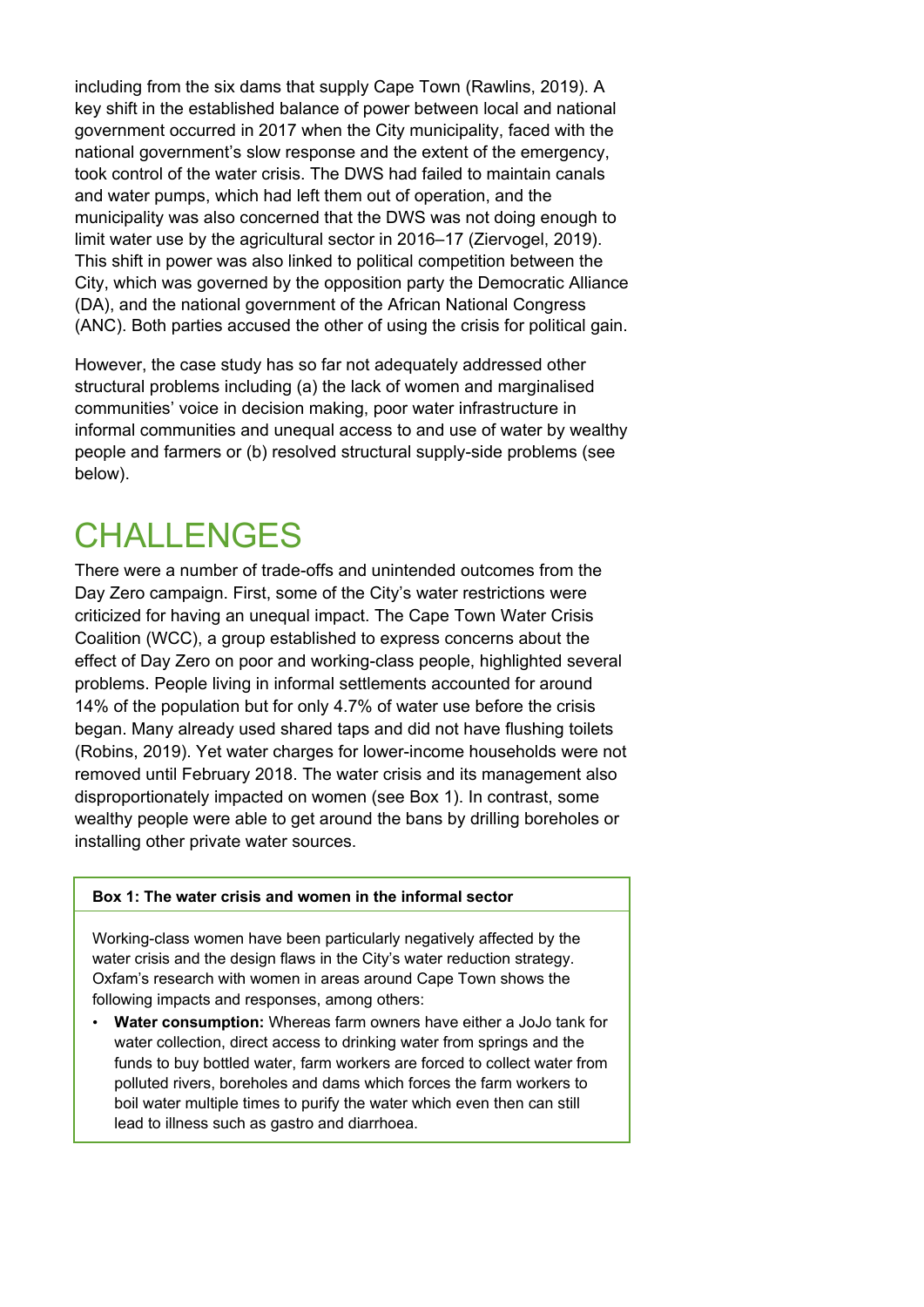- **Women's hygiene and household sanitation**: With less water, women are forced to wait longer periods before washing clothes. The 20 litres of water they receive must also be used for cleansing during menstruation. Women often have no access to toilets with some having to walk 20 minutes to the railway line and use the bushes there for cover.
- **Violence**: Many women are not able to meet the demands of their spouses, for example to wash clothes. Externally the women face increased exposure to violence when either seeking clean water or using the toilet. In one area women must walk more than 10 minutes to access clean water from external water taps. These taps only switch on early in the morning between 1am and 4am, forcing the women to walk alone in poorly lit or dark streets to fetch water far from their homes. These women are exposed to violence from criminals who use the cover of dark to attack these women. Many women are unable to be accompanied to fetch the water as they are predominantly single parent households and their other family members are too young to walk with them.
- **Household gardens:** Some women have found ways to maintain their gardens by using agroecological techniques that reduce their water consumption through specific soil maintenance and seed choices as well harnessing traditional farming methods and technologically advances to find inventive ways of managing their crops.

Women interviewed identified a range of needs to help them manage the water crisis including, among other things:

- Physical investment in water testing and filtration equipment, solar driven water pumps, auxiliary plumbing pipes, water drip systems, scaffolding garden racks to create water wise gardens;
- Training and capacity-building about water purification, drought resistant agro-ecology, use of grey water systems and rain water collection, creation of moist compost, plumbing and electrical skills to maintain plumbing and pumps;
- Community social learning projects to raise consciousness and shift negative gender norms and behaviours and engage men and women in a more equitable shared responsibility for water.

Source: (Cornelius, 2020)

Another criticism was that the national government did not initially impose water restrictions on large-scale commercial farmers, a sector under its control, which meant that Cape Town's residents and businesses had to shoulder the burden of costs (Enqvist and Ziervogel, 2019).

Additionally, the WCC also argued that the hike in tariffs and the installation of WMDs contributed towards the commodification of water use and that the municipality's strategy was ultimately to privatize water (Robins, 2019). These dynamics contributed to wider social and political tension surrounding the water crisis. However, in February 2018 the national government did eventually act to restrict water to large-scale agricultural users. Additionally, in February 2018 farmers north of Cape Town donated about 10m litres of water to the city at a time when the drought was showing no signs of abating (Chutel, 2018).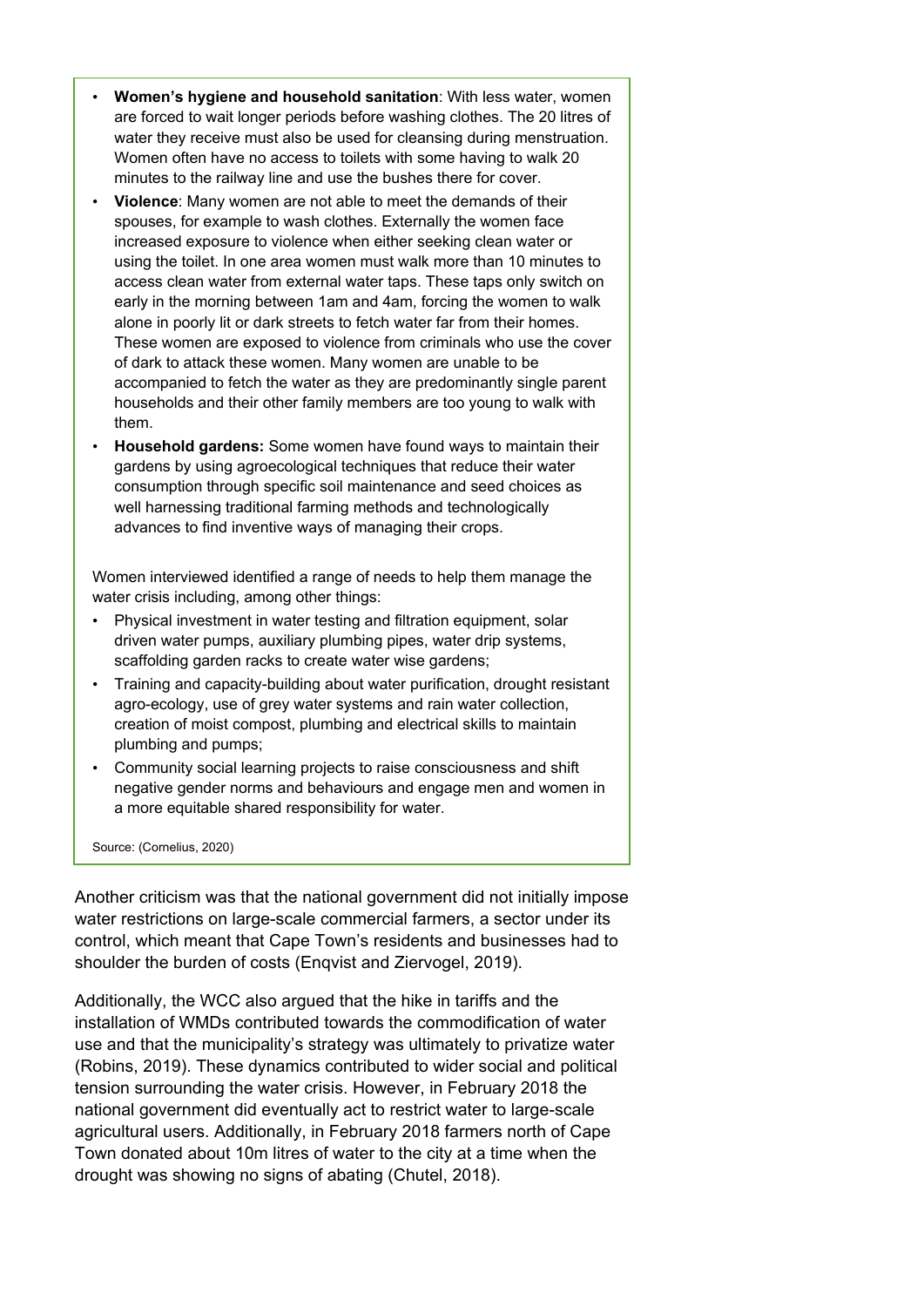Second, the City was criticized for not dealing with the crisis quickly enough, although national politics played a part in this. For example, National Freedom Party MP Ahmed Shaik Emam introduced a parliamentary debate on the crisis in which he insisted that the Day Zero campaign was being manipulated by the DA in order to award a R6bn contract to the Israeli government, though it was unspecified what the contract was for (Robins, 2019).

Third, getting the balance right between causing individuals sufficient alarm for them to comply with restrictions and avoiding the creation of mass panic was a delicate act that the City did not always get right. For example, supermarkets were forced to limit the number of bottles of water that each customer could purchase, suppliers ran out of water tanks and there was a waiting list of over a year for drilling boreholes (Watts, 2018). The City Government was initially criticized for its handling of the crisis as free-flowing water at the Newlands Spring was left open to public access and, as a result, people crowded to fight for their turn at the taps (Watts, 2018). This problem was later mitigated by the use of neighbourhood tracking and water-reducing technology.

Fourth, the crisis and the campaign contributed to an increase in demand for single-use plastic water containers (Watts, 2018). Bottled water has been imported in larger quantities and individuals have even transported water from elsewhere in South Africa to fill swimming pools (de Villiers, 2018). Water is, of course, essential for everyday life, but the increased consumption of single-use plastic is inherently damaging to the environment.

However, others have noted how the crisis brought people together against a common threat. One teacher noted that people from a diverse range of backgrounds would mix and chat while queuing for water (Watts, 2018). Others have noted an increased awareness and sense of responsibility about water conservation and utilization. Some have gone further and claimed that reduced water supplies have acted as an equalizer. Elements of the media have presented the crisis as a 'great leveller', despite infrastructure and water inequalities (Robins, 2019), as businesses, the middle-classes and commercial farmers were all at risk, and middle-class households experienced what it is like to flush a toilet with 'grey water' (Watts, 2018). 'Grey water' is water that has already used for washing and cannot be drunk.

# **DURABILITY**

**Environmental sustainability:** The water restrictions and monitoring and enforcement measures are still in place and reduced water use had been maintained at 600m litres per day as of 7 November 2019 (Water Dashboard, 2019). Rainfall in June 2018 saved the city from the most extreme measures (Morris, 2018), and the goal now is to keep water usage below 650m litres per day (Water Dashboard, 2019). Yet individuals cannot reduce their water consumption below a certain minimum level, so the City is also striving to diversify its water supplies.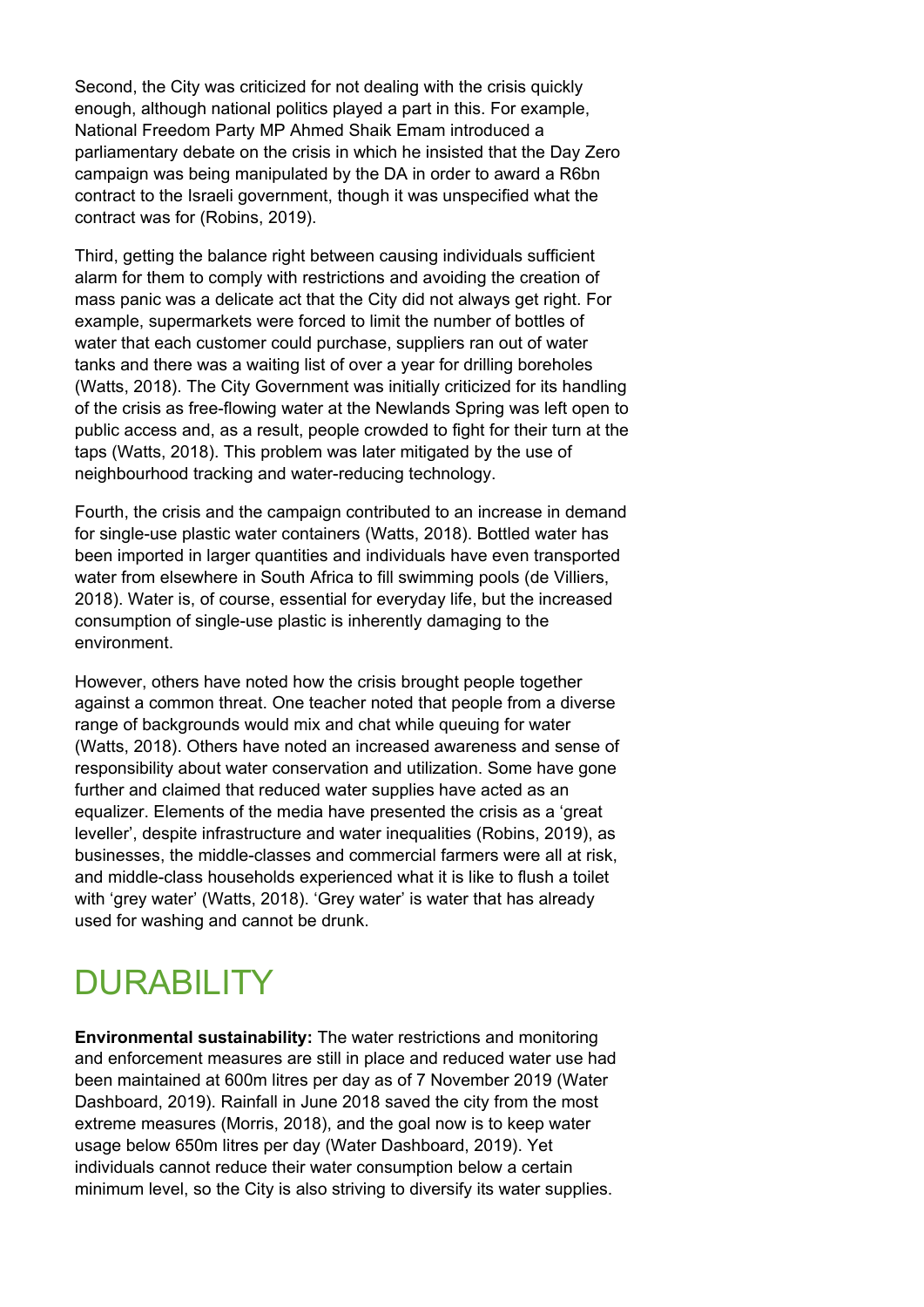New desalination plants are under construction, and three temporary ones have already been built (WWF, 2019). New wells are being drilled and a plant to reuse effluent is being constructed. However, most of these projects are only half-completed and are not due to kick in until after 2020 (Welch, 2018), although the municipality is pushing to have some of them up and running as soon as possible. With the population continuing to grow, there is still concern that water demand will outstrip supply (Ibid.). The City authorities, therefore, continue to plan for the possibility of having to turn off the taps.

**Economic sustainability:** According to the Deputy Mayor, Ian Neilson, the city can afford to tackle the crisis (Watts, 2018) – however, this takes resources away from other pressing needs. Moreover, the Day Zero campaign has harmed the tourism industry, which is important to the city's economy (Welch, 2018); warnings of water queues are likely to have reduced the number of visitors to the city. If the impact cannot be mitigated, the impact on the industry and on the City's budget will worsen.

**Social sustainability:** As noted, the unequal impacts on poorer households, such as the charges for over-using water in place before February 2018, have contributed to social tensions. Negative impacts might have been avoided by steps such as: involving low-income communities in the design of measures, introducing earlier automatic exemptions from water charges and WMDs for them and instead incentivizing them to participate in appropriate and supportive behaviour change programmes; investing in reducing water leaks and improving water infrastructure in low-income areas; limiting the drilling of new boreholes by wealthy households; and by the national government imposing water restrictions on commercial farmers and other businesses at an earlier stage.

# HOW WAS CHANGE ACHIEVED?

### CHANGE DYNAMIC AND PATHWAYS TO SCALE

Change at scale was achieved vertically by the Cape Town municipality using a wide range of powers to reduce water consumption, as described above. Further, functional scaling took place when the municipality complemented its restrictions with a media campaign and then introduced further restrictions on water use in January 2018. The largest reductions in the city's water use occurred during the Day Zero media campaign (Booysen et al., 2019; Enqvist and Ziervogel, 2019). Horizontal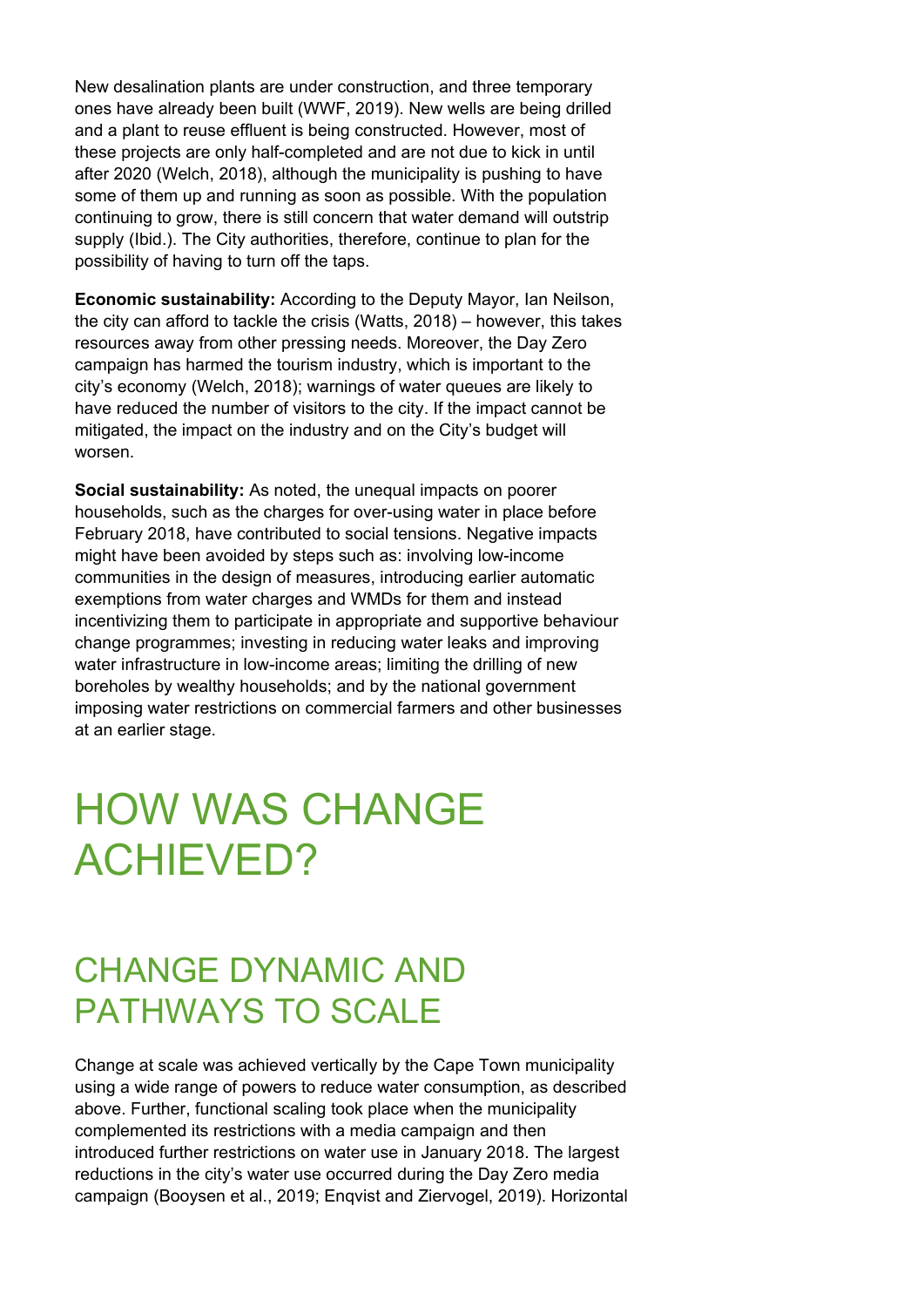scaling also occurred with the spread of new attitudes and social norms among residents regarding water use (Robins, 2019; Parks et al, 2019), as outlined above.

## CONTEXTUAL DRIVERS

Key factors that catalysed the City's water reduction campaign were impending water shortages linked to the drought, combined with the slowness of the national government to take action and rivalry between political parties. Long-term factors, such as the growing population of Cape Town and a lack of investment in diversifying water supplies, also contributed. The campaign was needed to avoid the consequences of this long-term inaction.

There were also constraining factors, one of which was that the impacts of climate change were underestimated. The ruling ANC and the opposition party DA, which runs the city, both made mistakes concerning water management (Welch, 2018). The ANC initially dismissed the water shortage as a short-term drought and did not account for growing demand; it was assumed that rainfall would resume with the same pattern as before, but this was not the case. As a result, to preserve water stocks changes had to be swift and attitudes needed to change quickly (Ibid.). Both parties had political motives that restricted action at the beginning of the crisis. Sustainable water use is now taken more seriously and is recognized as a serious problem both by the government and by the public.

The drastic actions taken by the municipality to raise awareness and reduce the water use were central to avoiding Day Zero. They were essential given the national government's initial failure to take the crisis seriously. The positive response of many residents to the crisis was also crucial to the campaign's success.

### TIMELINE OF SCALING

**2005:** Level 1 Water Restrictions introduced.

**2015:** With little rainfall, water levels at dams begin to dwindle. The city's water use stands at 1.2bn litres per day (Robins, 2019).

**January 2016:** Level 2 Water Restrictions introduced (Atlanticbeachestate.co, 2019)

**November 2016:** Level 3 Water Restrictions introduced.

**Late 2016:** The City of Cape Town launches its 'Think Water' campaign, which includes the slogan 'Care a little, save a lot'.

**February 2017:** The City warns that it has only 135 days of water supply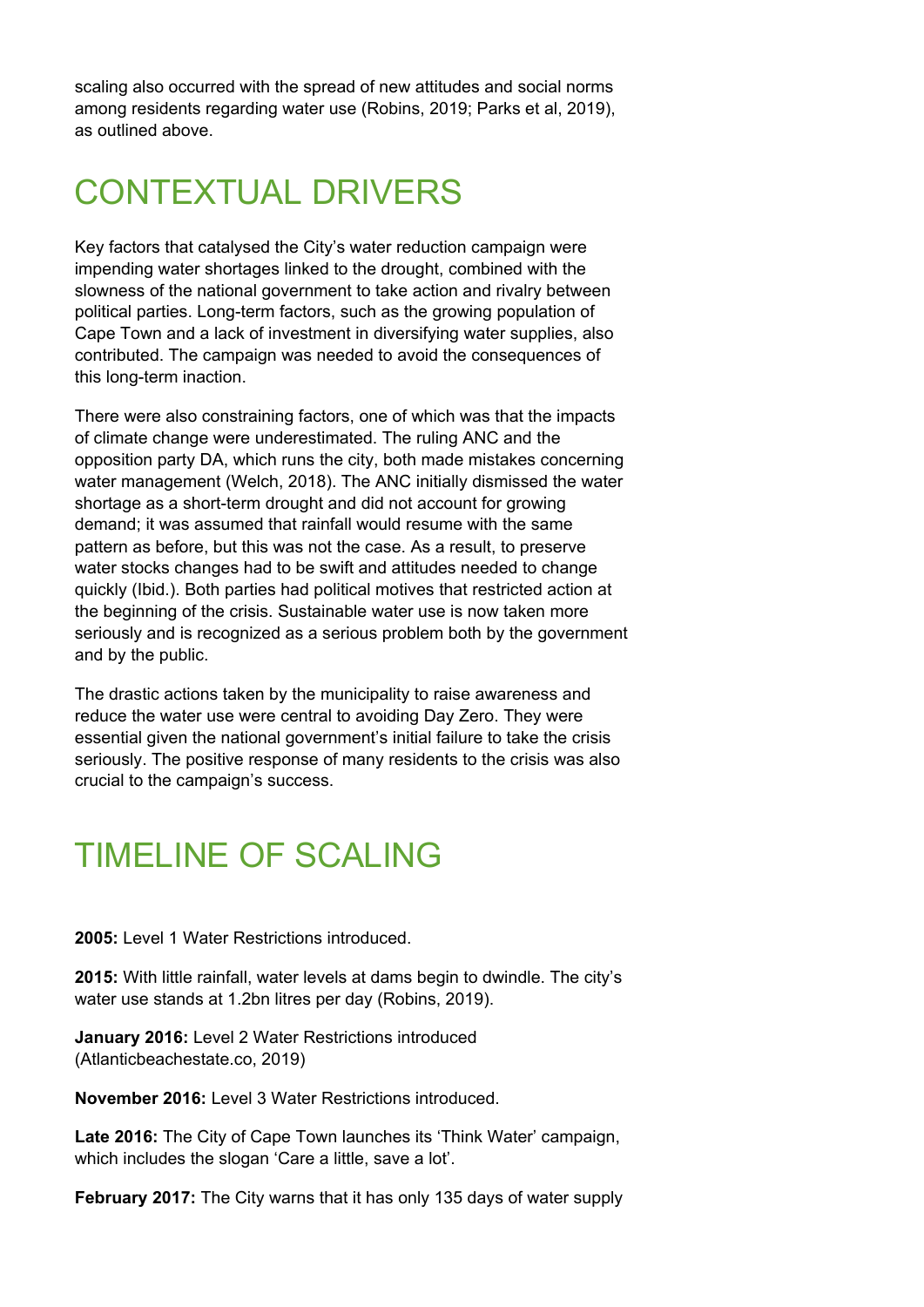left. The then mayor, Patricia de Lille, outlines the worst-case scenario, but there is no mention of taps being turned off.

**June 2017:** Level 4 Water Restrictions introduced

**September 2017:** Level 5 Water Restrictions introduced

**November 2017:** The Day Zero strategy is designed by communications agency Resolve Communications, headed by former DA leader Tony Leon, and is adopted by Mayor de Lille. It is accompanied by the online Water Dashboard, which calculates a date for Day Zero based on fluctuating dam levels and water consumption.

**January 2018:** Level 6 Water Restrictions introduced. The City releases an online 'water map', which allows residents to monitor the water usage of their neighbours. Each household is colour-coded depending on whether it exceeds the water allowance or complies with it. The first ever 'water police' force is established, with 60 officers, whose role is to investigate the wasting and illegal sale of water. Water use by the city is reduced to 511m litres per day in early 2018, half the level it was at in 2015.

The Water Crisis Coalition (WCC) is established to challenge increased tariffs for water and to call for wider public access to the city's springs.

**February 2018:** A group of WCC activists protest outside the Coca-Cola Peninsula Beverages plant in Parow.

**March 2018:** National Freedom Party MP Ahmed Shaik Emam introduces a parliamentary debate, insisting that the DA has 'manipulated' the water crisis in order to award a R6bn contract to the Israeli government.

**March 2018:** The DA's national leader, Mmusi Maimane, announces that the Day Zero scenario will be avoided in 2018. After the City's initially alarmist language, residents are now praised for their efforts. However, water use is still above the City's target and many claim that this praise is premature and is a political move before elections. Others argue that it is to prevent panic escalating. Water restrictions are still in place, and any household breaching the limit is still penalized. Some 6,000 WMDs are still being installed each month.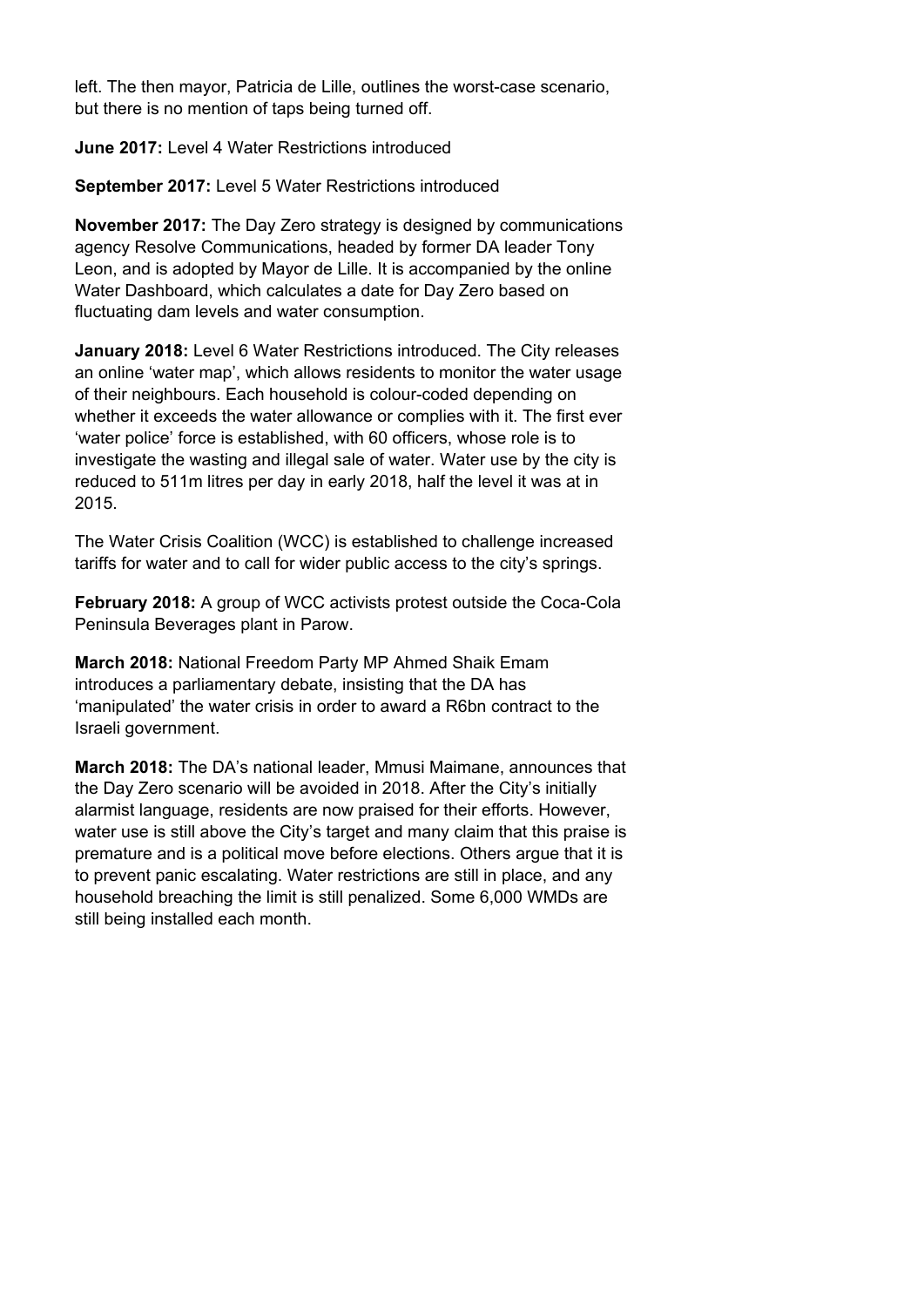# ANNEX 1 AT A GLANCE

| Case study name                           | Avoiding 'Day Zero': How Cape town cut its water usage by 50% in<br>three years                                                                                                                                                                                                                                                                                                                                                  |
|-------------------------------------------|----------------------------------------------------------------------------------------------------------------------------------------------------------------------------------------------------------------------------------------------------------------------------------------------------------------------------------------------------------------------------------------------------------------------------------|
| Organization                              | City of Cape Town municipality                                                                                                                                                                                                                                                                                                                                                                                                   |
| Geographical location and<br>country type | Cape Town, South Africa                                                                                                                                                                                                                                                                                                                                                                                                          |
|                                           | Income: Low-income. 55.5% of the population live in poverty (World<br>Bank, 2014).                                                                                                                                                                                                                                                                                                                                               |
|                                           | Inequality: One of the most unequal countries in the world: Palma<br>ratio of 7.07 in 2015 (UNWIDER, 2019)                                                                                                                                                                                                                                                                                                                       |
|                                           | Human Development Index (HDI): ranked 79 <sup>th</sup> out of 189 countries<br>(UNHDR, 2019)                                                                                                                                                                                                                                                                                                                                     |
|                                           | Gender gap: ranked 17th of 153 countries (WEF, 2020)                                                                                                                                                                                                                                                                                                                                                                             |
|                                           | Civic space: 'narrowed' (CIVICUS, 2019)                                                                                                                                                                                                                                                                                                                                                                                          |
|                                           | Climate risk: ranked 79th of 181 countries (CRI, 1999-2018)                                                                                                                                                                                                                                                                                                                                                                      |
|                                           | Fragility: 'elevated warning' (Fragile States Index, 2019)                                                                                                                                                                                                                                                                                                                                                                       |
|                                           | Ecological Risk: medium exposure to ecological threat                                                                                                                                                                                                                                                                                                                                                                            |
| Time period                               | 2015 to present                                                                                                                                                                                                                                                                                                                                                                                                                  |
| Systemic challenge                        | Climate breakdown (rising temperatures reduce rainfall and lead to<br>drought) and resource scarcity (water)                                                                                                                                                                                                                                                                                                                     |
| Type(s) of poverty reduction              | Access to water for Cape Town's population of 4.6 million and hence<br>safeguarding people's health                                                                                                                                                                                                                                                                                                                              |
|                                           | In 2016, 39% of the population were living in poverty – over 1,755,000<br>people (City of Cape Town, 2016)                                                                                                                                                                                                                                                                                                                       |
| Scale of poverty reduction                | Population of Cape Town saved from scenario of water running out                                                                                                                                                                                                                                                                                                                                                                 |
|                                           | Women's time use                                                                                                                                                                                                                                                                                                                                                                                                                 |
| Structural changes                        | Changes to government policy and practice                                                                                                                                                                                                                                                                                                                                                                                        |
|                                           | Greater awareness and spread of sustainable water practices                                                                                                                                                                                                                                                                                                                                                                      |
| Routes to scale                           | Intentional change achieved by vertical and functional scaling.                                                                                                                                                                                                                                                                                                                                                                  |
| Challenges and limitations                | Some inequitable impacts on low income communities and women,<br>and limited progress on supply-side solutions                                                                                                                                                                                                                                                                                                                   |
| Evidence base                             | The evidence of reduction in water use comes from the City of Cape<br>Town's own monitoring. However, it is difficult to untangle the<br>contribution of the municipality's measures from people switching<br>water sources. Evidence of impacts and structural changes is taken<br>from a mix of academic studies, news sources and Oxfam's<br>qualitative interviews with low income women in communities around<br>Cape Town. |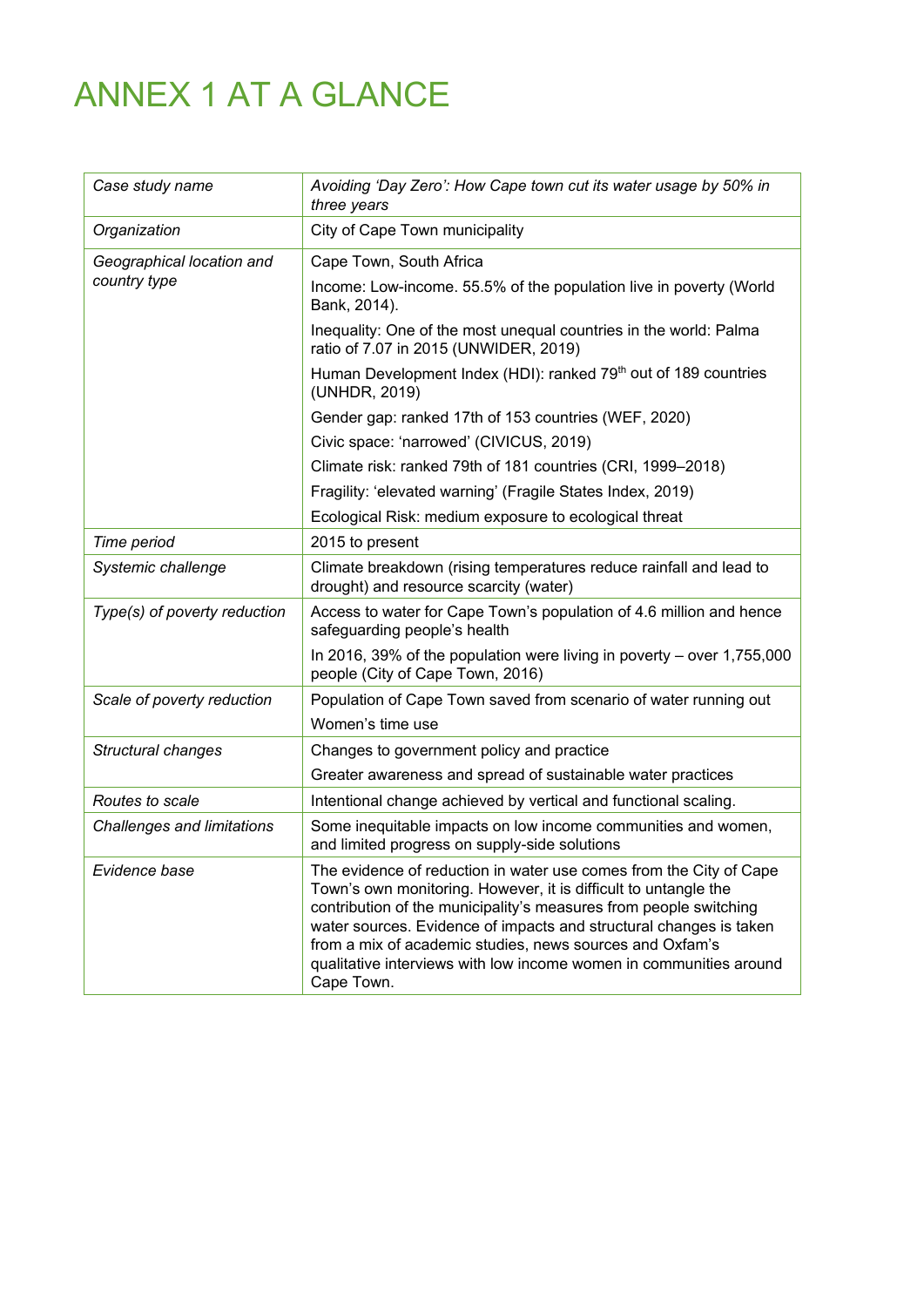

<span id="page-16-0"></span>1 'Average annual household income' figures are only an estimate and should be used with care. They can be compared between two locations to obtain a general idea of how income differs, but cannot be relied upon as an accurate indicator of disposable income. The figure has calculated by finding the median income band, and then using the middle point of that band. For example, if the median income band is 'R153,801–R307,600', then we have used R230,700 as the average household income.

<span id="page-16-1"></span>2 Global warming is thought to have made drought three times more likely to occur (Mathiesen, 2018; Gabbatiss, 2018), and if climate change is not mitigated, droughts are expected to become more common (NOAA, 2019; Gabbatiss, 2018).

3<https://www.justice.gov.za/legislation/constitution/SAConstitution-web-eng.pdf>

# REFERENCES

Alexander, C. 2019. "Looking Back On Cape Town's Drought And 'Day Zero' - Citylab". Citylab.Com. https://www.citylab.com/environment/2019/04/cape-town-water-conservation-south-africadrought/587011/.

Atlanticbeachestate.co. (2019). Level 2 Water Restrictions[. http://atlanticbeachestate.co/wp](http://atlanticbeachestate.co/wp-content/uploads/2015/05/LEVEL-2-WATER-RESTRICTIONS-POSTER_Eng-aug-16.pdf)[content/uploads/2015/05/LEVEL-2-WATER-RESTRICTIONS-POSTER\\_Eng-aug-16.pdf](http://atlanticbeachestate.co/wp-content/uploads/2015/05/LEVEL-2-WATER-RESTRICTIONS-POSTER_Eng-aug-16.pdf)

Bohatch, T. (2017). What's causing Cape Town's water crisis? GroundUp News. <https://www.groundup.org.za/article/whats-causing-cape-towns-water-crisis/>

Booysen, M.J., M. Visser and R. Burger. (2019). Temporal case study of household behavioural response to Cape Town's "Day Zero" using smart meter data. Water Research, 149, pp.414–420.

Brandt, K. (2017). 18,000 water-saving devices installed across CT metro. Eyewitness News. <https://ewn.co.za/2017/12/04/18-000-water-saving-devices-installed-across-ct-metro>

Chutel, L. (2018). Farmers now accustomed to a drying climate are donating water to Cape Town. Quartz Africa[. https://qz.com/africa/1201156/farmers-now-accustomed-to-a-drying-climate-are](https://qz.com/africa/1201156/farmers-now-accustomed-to-a-drying-climate-are-donating-water-to-cape-town/)[donating-water-to-cape-town/](https://qz.com/africa/1201156/farmers-now-accustomed-to-a-drying-climate-are-donating-water-to-cape-town/)

City of Cape Town. (2011). City of Cape Town Annual Report 2010/11. Westerncape.gov.za. <https://www.westerncape.gov.za/text/2012/11/annual-report-city-of-cape-town-2010-2011.pdf>

City of Cape Town. (2016). SEP: Socio Economic Profile. Western Cape Government. [https://www.westerncape.gov.za/assets/departments/treasury/Documents/Socio-economic](https://www.westerncape.gov.za/assets/departments/treasury/Documents/Socio-economic-profiles/2016/City-of-Cape-Town/city_of_cape_town_2016_socio-economic_profile_sep-lg.pdf)[profiles/2016/City-of-Cape-Town/city\\_of\\_cape\\_town\\_2016\\_socio-economic\\_profile\\_sep-lg.pdf](https://www.westerncape.gov.za/assets/departments/treasury/Documents/Socio-economic-profiles/2016/City-of-Cape-Town/city_of_cape_town_2016_socio-economic_profile_sep-lg.pdf)

City of Cape Town. (2018). Tariffs, Fees and Charges Book 2018/19 Budget. [http://resource.capetown.gov.za/documentcentre/Documents/Financial documents/Budget 2018-](http://resource.capetown.gov.za/documentcentre/Documents/Financial%20documents/Budget%202018-2019%20Annexure%206%20Tariff%20Fees%20and%20Charges%20Book.pdf) [2019 Annexure 6 Tariff Fees and Charges Book.pdf](http://resource.capetown.gov.za/documentcentre/Documents/Financial%20documents/Budget%202018-2019%20Annexure%206%20Tariff%20Fees%20and%20Charges%20Book.pdf)

<span id="page-16-2"></span>City of Cape Town. (2019a). Water Viewer Map. Citymaps.capetown.gov.za. <https://citymaps.capetown.gov.za/waterviewer/>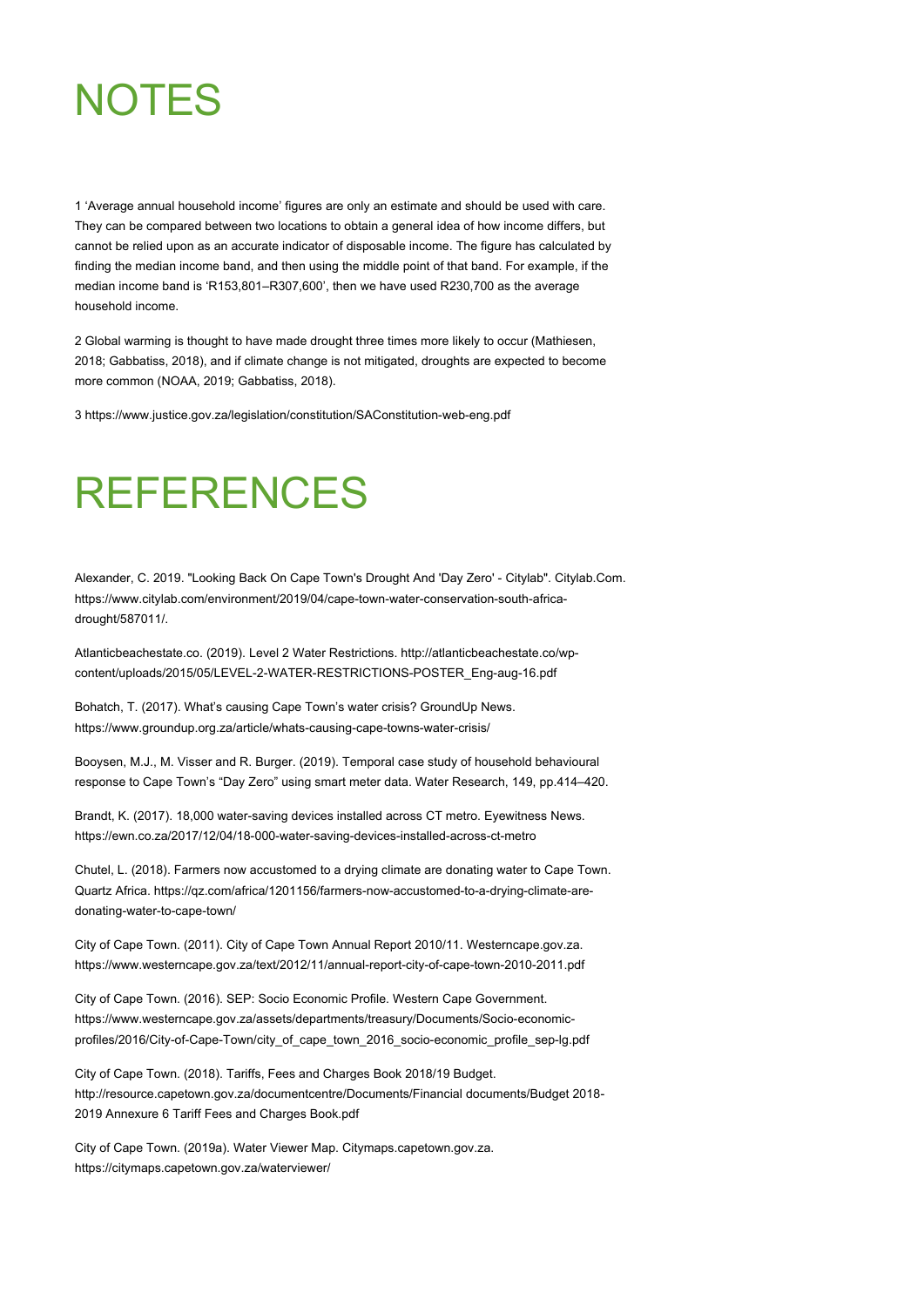City of Cape Town. (2019b). The Following Water Restrictions are Applicable from 1 March 2019 Until Further Notice. Resource.capetown.gov.za.

[http://resource.capetown.gov.za/documentcentre/Documents/Forms%2C%20notices%2C%20tariffs](http://resource.capetown.gov.za/documentcentre/Documents/Forms%2C%20notices%2C%20tariffs%20and%20lists/L3-WaterRestrictionOverviewNotice-Eng.pdf) [%20and%20lists/L3-WaterRestrictionOverviewNotice-Eng.pdf](http://resource.capetown.gov.za/documentcentre/Documents/Forms%2C%20notices%2C%20tariffs%20and%20lists/L3-WaterRestrictionOverviewNotice-Eng.pdf)

City of Cape Town. (2019c). Apply for indigent rates relief. [https://www.capetown.gov.za/City-](https://www.capetown.gov.za/City-Connect/Apply/Financial-relief-and-rebates/Individuals/Apply-for-indigent-rates-relief)[Connect/Apply/Financial-relief-and-rebates/Individuals/Apply-for-indigent-rates-relief](https://www.capetown.gov.za/City-Connect/Apply/Financial-relief-and-rebates/Individuals/Apply-for-indigent-rates-relief)

de Villiers, J. (2018). How Cape Town avoided Day Zero and cut its water usage by 50% in 3 years – it took Melbourne 12 years to do the same. Businessinsider.co.za. [https://www.businessinsider.co.za/how-cape-town-cut-its-water-usage-by-50-in-3-years-it-took](https://www.businessinsider.co.za/how-cape-town-cut-its-water-usage-by-50-in-3-years-it-took-melbourne-12-years-to-do-the-same-2018-3)[melbourne-12-years-to-do-the-same-2018-3](https://www.businessinsider.co.za/how-cape-town-cut-its-water-usage-by-50-in-3-years-it-took-melbourne-12-years-to-do-the-same-2018-3)

Eckstein, D, Kunzel, V. Schafer, L. and Winges, M. (2020) Global Climate Risk Index, German **Watch** 

Ecological Threat Register (2020) Understanding Ecological Threats, Resilience and Peace, Institute for Economics and Peace. [https://www.visionofhumanity.org/wp-content/up](https://www.visionofhumanity.org/wp-content/uploads/2020/10/ETR_2020_web-1.pdf)[loads/2020/10/ETR\\_2020\\_web-1.pdf](https://www.visionofhumanity.org/wp-content/uploads/2020/10/ETR_2020_web-1.pdf)

Enqvist, J.P. and G. Ziervogel. (2019). Water governance and justice in Cape Town: An overview. WIREs Water.<https://onlinelibrary.wiley.com/doi/full/10.1002/wat2.1354>

Fund for Peace (2019) Fragile States Index, Annual Report, 2019

Gabbatiss, J. (2018). Cape Town is approaching drought 'Day Zero', and climate change could be to blame. The Independent[. https://www.independent.co.uk/environment/cape-town-drought-day-zero](https://www.independent.co.uk/environment/cape-town-drought-day-zero-climate-change-global-warming-south-africa-a8236511.html)[climate-change-global-warming-south-africa-a8236511.html](https://www.independent.co.uk/environment/cape-town-drought-day-zero-climate-change-global-warming-south-africa-a8236511.html)

Government of South Australia. (2018). Millennium drought. Government of South Australia. <https://www.environment.sa.gov.au/topics/river-murray/about-the-river/millennium-drought>

Holder, J. and N. Kommenda. (2018). Day Zero: How Cape Town is running out of water. The Guardian[. https://www.theguardian.com/cities/ng-interactive/2018/feb/03/day-zero-how-cape-town](https://www.theguardian.com/cities/ng-interactive/2018/feb/03/day-zero-how-cape-town-running-out-water)[running-out-water](https://www.theguardian.com/cities/ng-interactive/2018/feb/03/day-zero-how-cape-town-running-out-water)

Human Development Repor (HDR) (2019) Beyond income, beyond averages, beyond today: inequalities in human development in the 21st century, UNDP

Mathiesen, K. (2018). Cape Town 'Day Zero' drought odds tripled by climate change. Climate Home News[. https://www.climatechangenews.com/2018/07/13/cape-town-day-zero-drought-odds-tripled](https://www.climatechangenews.com/2018/07/13/cape-town-day-zero-drought-odds-tripled-climate-change/)[climate-change/](https://www.climatechangenews.com/2018/07/13/cape-town-day-zero-drought-odds-tripled-climate-change/)

Mayne, R., M. Kesmaecker-Wissing, J. Miziniak and L. Knight. (2018). Influencing Behaviours and Practices to Tackle Poverty and Injustice. Oxfam[. https://policy](https://policy-practice.oxfam.org.uk/publications/influencing-behaviours-and-practices-to-tackle-poverty-and-injustice-620407)[practice.oxfam.org.uk/publications/influencing-behaviours-and-practices-to-tackle-poverty-and](https://policy-practice.oxfam.org.uk/publications/influencing-behaviours-and-practices-to-tackle-poverty-and-injustice-620407)[injustice-620407](https://policy-practice.oxfam.org.uk/publications/influencing-behaviours-and-practices-to-tackle-poverty-and-injustice-620407)

Mnyakama, M. (2017). Informal settlements only use 4% of municipal water. Elitsha. <http://wwmp.org.za/elitsha/2017/09/18/informal-settlements-only-use-4-of-municipal-water/>

Morris, H. (2018). How Cape Town beat the worst drought in its history. The Telegraph. [https://www.telegraph.co.uk/travel/destinations/africa/south-africa/cape-town/articles/day-zero](https://www.telegraph.co.uk/travel/destinations/africa/south-africa/cape-town/articles/day-zero-averted-cape-town-drought/)[averted-cape-town-drought/](https://www.telegraph.co.uk/travel/destinations/africa/south-africa/cape-town/articles/day-zero-averted-cape-town-drought/)

Neille, D., M. Van Der Merwe and L. Dougan. (2018). Cape Of Storms To Come. Features.dailymaverick.co.za[. https://features.dailymaverick.co.za/cape-of-storms-to-come/cape-of](https://features.dailymaverick.co.za/cape-of-storms-to-come/cape-of-storms-to-come-part-1.html)[storms-to-come-part-1.html](https://features.dailymaverick.co.za/cape-of-storms-to-come/cape-of-storms-to-come-part-1.html)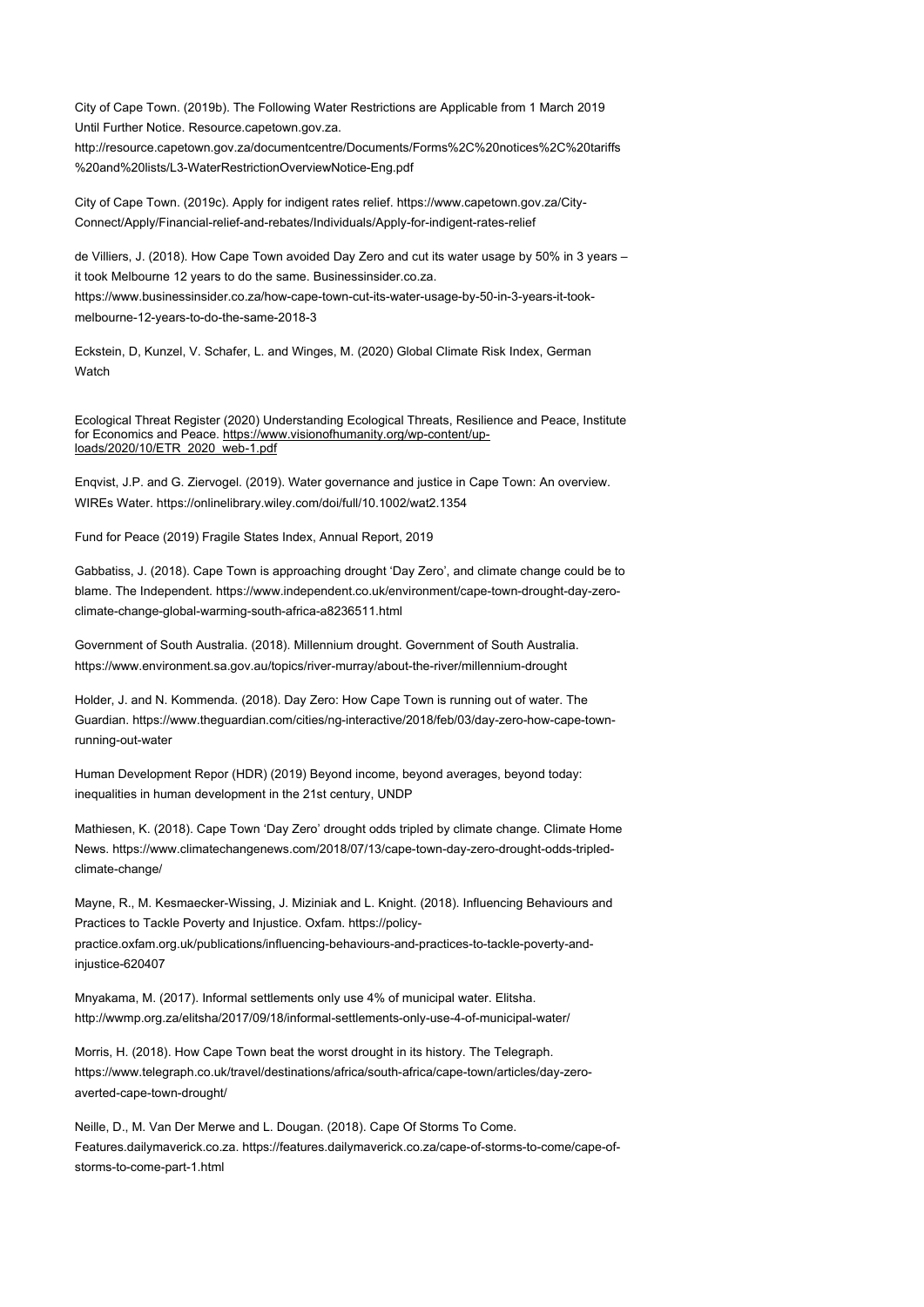NOAA. (2019). What are El Niño and La Niña? Oceanservice.noaa.gov. <https://oceanservice.noaa.gov/facts/ninonina.html>

Parks, R., M. Mclaren, R. Toumib and U. Rivett. (2019). Experiences and lessons in managing water from Cape Town. Grantham Institute Briefing Paper No 29. Imperial College London. [https://www.imperial.ac.uk/media/imperial-college/grantham-institute/public/publications/briefing](https://www.imperial.ac.uk/media/imperial-college/grantham-institute/public/publications/briefing-papers/Experiences-and-lessons-in-managing-water.pdf)[papers/Experiences-and-lessons-in-managing-water.pdf](https://www.imperial.ac.uk/media/imperial-college/grantham-institute/public/publications/briefing-papers/Experiences-and-lessons-in-managing-water.pdf)

Poppick, L. (2018). What's Behind Cape Town's Water Woes? Smithsonian. [https://www.smithsonianmag.com/science-nature/day-zero-looms-cape-town-water-crisis-may](https://www.smithsonianmag.com/science-nature/day-zero-looms-cape-town-water-crisis-may-signify-new-normal-180968128/)[signify-new-normal-180968128/](https://www.smithsonianmag.com/science-nature/day-zero-looms-cape-town-water-crisis-may-signify-new-normal-180968128/)

Rathi, A. (2018). What Cape Town could learn from Melbourne's success cutting its water consumption in half. Quartz Africa[. https://qz.com/africa/1198839/what-cape-town-could-learn-from](https://qz.com/africa/1198839/what-cape-town-could-learn-from-melbournes-success-cutting-its-water-consumption-in-half/)[melbournes-success-cutting-its-water-consumption-in-half/](https://qz.com/africa/1198839/what-cape-town-could-learn-from-melbournes-success-cutting-its-water-consumption-in-half/)

Rawlins, J. (2019). Political economy of water reallocation in South Africa: Insights from the Western Cape water crisis. Water Security, 1–7. <https://www.sciencedirect.com/science/article/pii/S2468312418300312>

Robins, S. (2019). 'Day Zero', Hydraulic Citizenship and the Defence of the Commons in Cape Town: A Case Study of the Politics of Water and its Infrastructures (2017–2018). Journal of Southern African Studies, 45:1, 5-29. DOI: 10.1080/03057070.2019.1552424

Stoddard, E. (2018). Cape Town 'Day Zero' pushed back to 2019 as dams fill up in South Africa. Reuters[. https://www.reuters.com/article/us-safrica-drought-idUSKCN1HA1LN](https://www.reuters.com/article/us-safrica-drought-idUSKCN1HA1LN)

UNU-WIDER (2019) World Income Inequality Data Base (WIID), United Nations U niversity, UNU-WIDER <https://www.wider.unu.edu/project/wiid-world-income-inequality-database>

WWF. (2019). Cape Town: Avoiding "Day Zero". Wwf.panda.org. <http://wwf.panda.org/?343091/Cape-Town-Avoiding-Day-Zero>

Water Dashboard. (2019). Day Zero. The City of Cape Town[. https://coct.co/water-dashboard/](https://coct.co/water-dashboard/)

Watts, J. (2018). Cape Town faces Day Zero: what happens when the city turns off the taps? The Guardian[. https://www.theguardian.com/cities/2018/feb/03/day-zero-cape-town-turns-off-taps](https://www.theguardian.com/cities/2018/feb/03/day-zero-cape-town-turns-off-taps)

Wazimap. (2019). Wazimap profile: City of Cape Town, Western Cape. Wazimap. <https://wazimap.co.za/profiles/municipality-CPT-city-of-cape-town/>

Welch, C. (2018). Why Cape Town Is Running Out of Water, and Who's Next. Nationalgeographic.com. [https://www.nationalgeographic.com/news/2018/02/cape-town-running-out](https://www.nationalgeographic.com/news/2018/02/cape-town-running-out-of-water-drought-taps-shutoff-other-cities/)[of-water-drought-taps-shutoff-other-cities/](https://www.nationalgeographic.com/news/2018/02/cape-town-running-out-of-water-drought-taps-shutoff-other-cities/)

World Economic Forum (WEF) (2020) Global Gender Gap Report 2020 , Insight Report

World Bank. (2014). Poverty Headcount Ratio at National Poverty Lines. [\(https://data.worldbank.org/indicator/SI.POV.NAHC?locations=ZA\)](https://data.worldbank.org/indicator/SI.POV.NAHC?locations=ZA)

Ziervogel, G. (2018). Climate adaptation and water scarcity in southern Africa. Current History, 181– 186.

[https://www.researchgate.net/publication/324971581\\_Climate\\_adaptation\\_and\\_water\\_scarcity\\_in\\_S](https://www.researchgate.net/publication/324971581_Climate_adaptation_and_water_scarcity_in_Southern_Africa) outhern Africa

Ziervogel, G. (2019). Unpacking the Cape Town drought: Lessons learned. Cape Town, South Africa: Cities Support Programme and National Treasury of South Africa. [https://www.africancentreforcities.net/wp-content/uploads/2019/02/Ziervogel-2019-Lessons-from-](https://www.africancentreforcities.net/wp-content/uploads/2019/02/Ziervogel-2019-Lessons-from-Cape-Town-Drought_A.pdf)[Cape-Town-Drought\\_A.pdf](https://www.africancentreforcities.net/wp-content/uploads/2019/02/Ziervogel-2019-Lessons-from-Cape-Town-Drought_A.pdf)